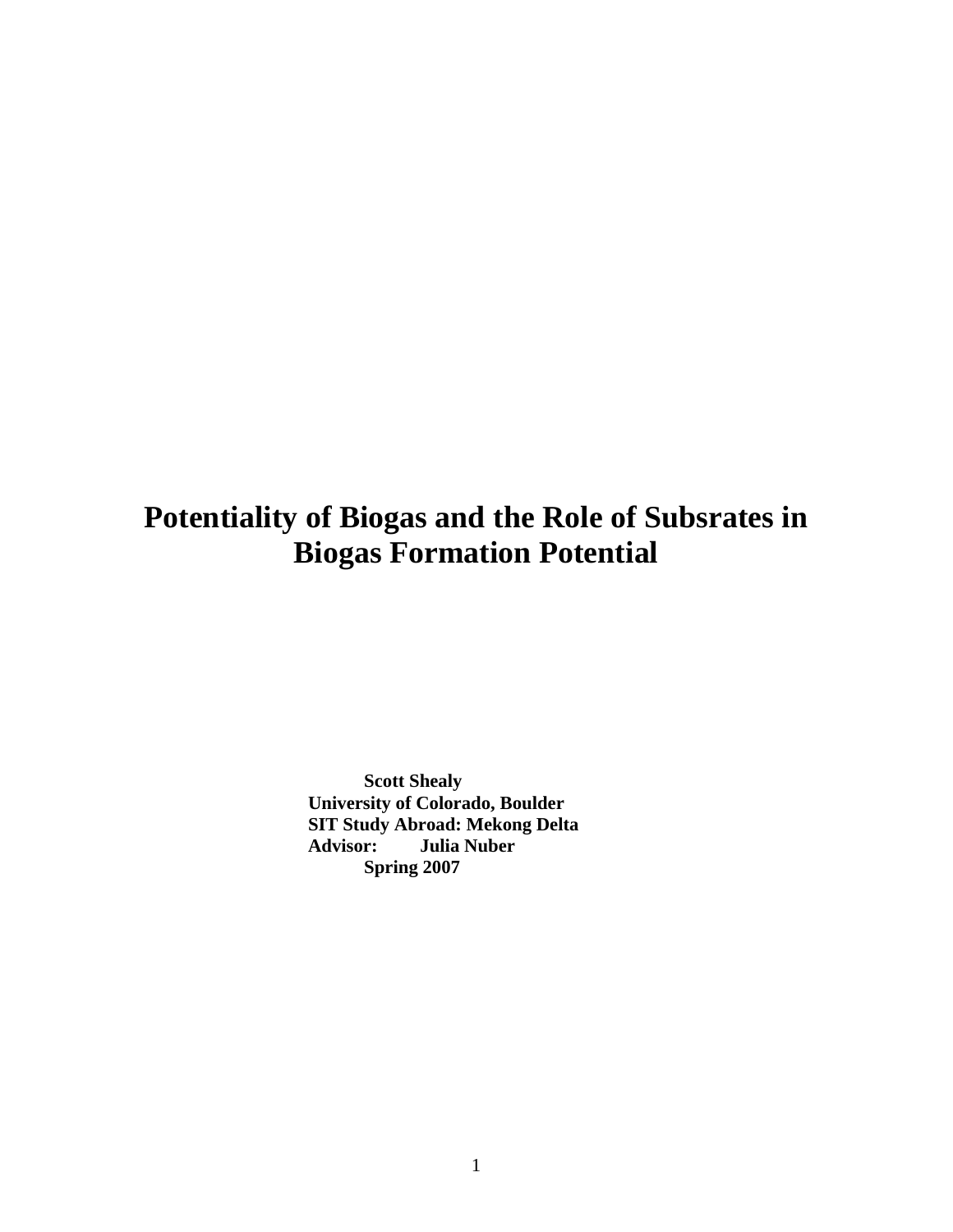#### **Abstract**

Biogas infrastructure development, particularly in countries such as Vietnam, has the potential to provide great benefits to people living agrarian lifestyles in rural areas. Decentralized wastewater treatment facilities that utilize anaerobic technologies to digest organic waste for the purpose of collecting methane provide a number of benefits to centralized use as well. In both cases, users benefit from the production of methane gas, wastewater treatment, nutrient recycling, and organic fertilizers. In the case of decentralized use, as is most prevalent in Vietnam, integrated farming methods, such as the VACB model, allow farmers to reap the benefits of a wide array of economic, environmental, social and health factors that are not as easily recognized with larger, centralized treatment facilities.

 While biogas systems in Vietnam have the potential to provide such benefits, the dissemination of knowledge concerning the process and construction is largely stifled by a lack of resources; both on governmental and individual levels. Other limitations include the low socio-economic component of rural Vietnamese populations who, despite being the ones that could most greatly benefit from biogas implementation, are the ones that can least afford it. The proceeding experiment was prefaced with such discussions in order to give insight into the purpose and implications of the study.

 While this issue is ongoing, so too is the issue of research and development of the biogas production process. This paper looks specifically at the role of substrate addition in biogas formation potential. As Uri Marchaim of the Galilee Technological Centre asserts, "…the technology of anaerobic digestion has not yet realized its full potential for energy production" (Marchaim, 1992). Thus, the importance of studying the biogas process to better understand the importance of suspended materials and added substrates becomes a central concern in the effort to expand the technology and apply it on a larger scale. Experiments were conducted with organic market waste that was added to a series of biodigesters in order to measure the varying gas outputs in both quality and quantity. The purpose of this study was to draw conclusions about the potential of substrate loading on biogas formation potential, utilizing human waste. Sampling was done at dorm B23 of the Cantho University campus with hopes that conclusions may also be drawn as to how the involved parties may enhance the gas yield of the 500L digester.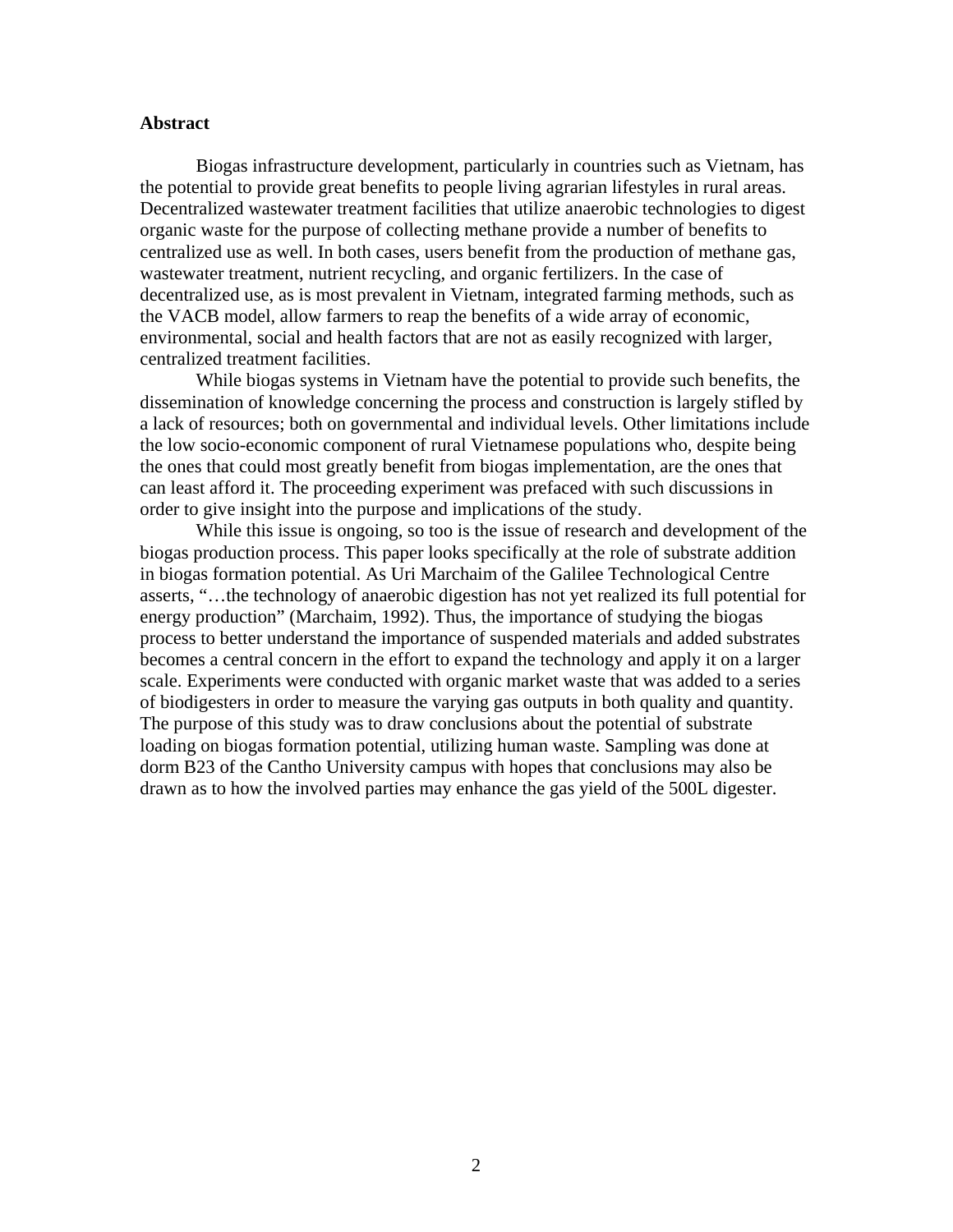## **Table of Contents**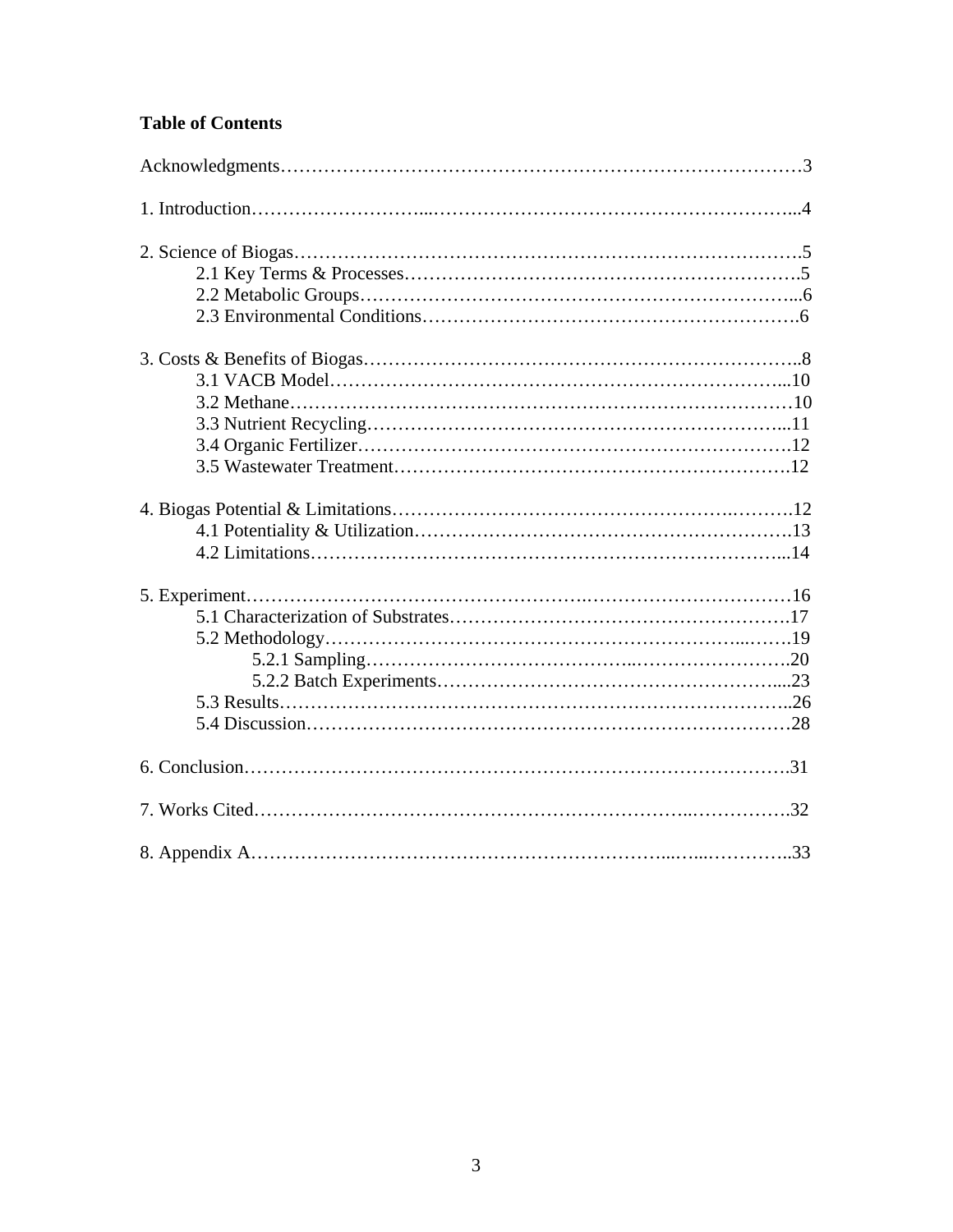#### **Acknowledgments**

 First and foremost I would like to thank Co Thanh for her accommodation and dedication in helping me through this process; surely without her I would not have been able to make the connections that I did. I would also like to thank Julia Nuber of the Sansed Project for facilitating my research in a multitude of ways and for going out of her way to assist my endeavors. Without the help of her, my experiment surely wouldn't have gotten off the ground. I would also like to thank Dr. Trung, the Vice Dean of the School of Technology for his efforts to find a niche for me within the project and for helping me coordinate my efforts with ongoing research at CTU. I would also like to thank Phong, who assisted me in my sampling; there are no doubts in my mind that had I done it myself it would have been much dirtier of a job and surely less enjoyable. I would like to thank Trung and all of the CTU students at the rabbit farm for allowing me to conduct my experiment in one of their rooms. And lastly, I would like to thank my wonderful homestay family for providing moral support throughout my 4 week ISP period in Cantho and making me feel a little more at home in such a different place. To everyone, I am greatly thankful.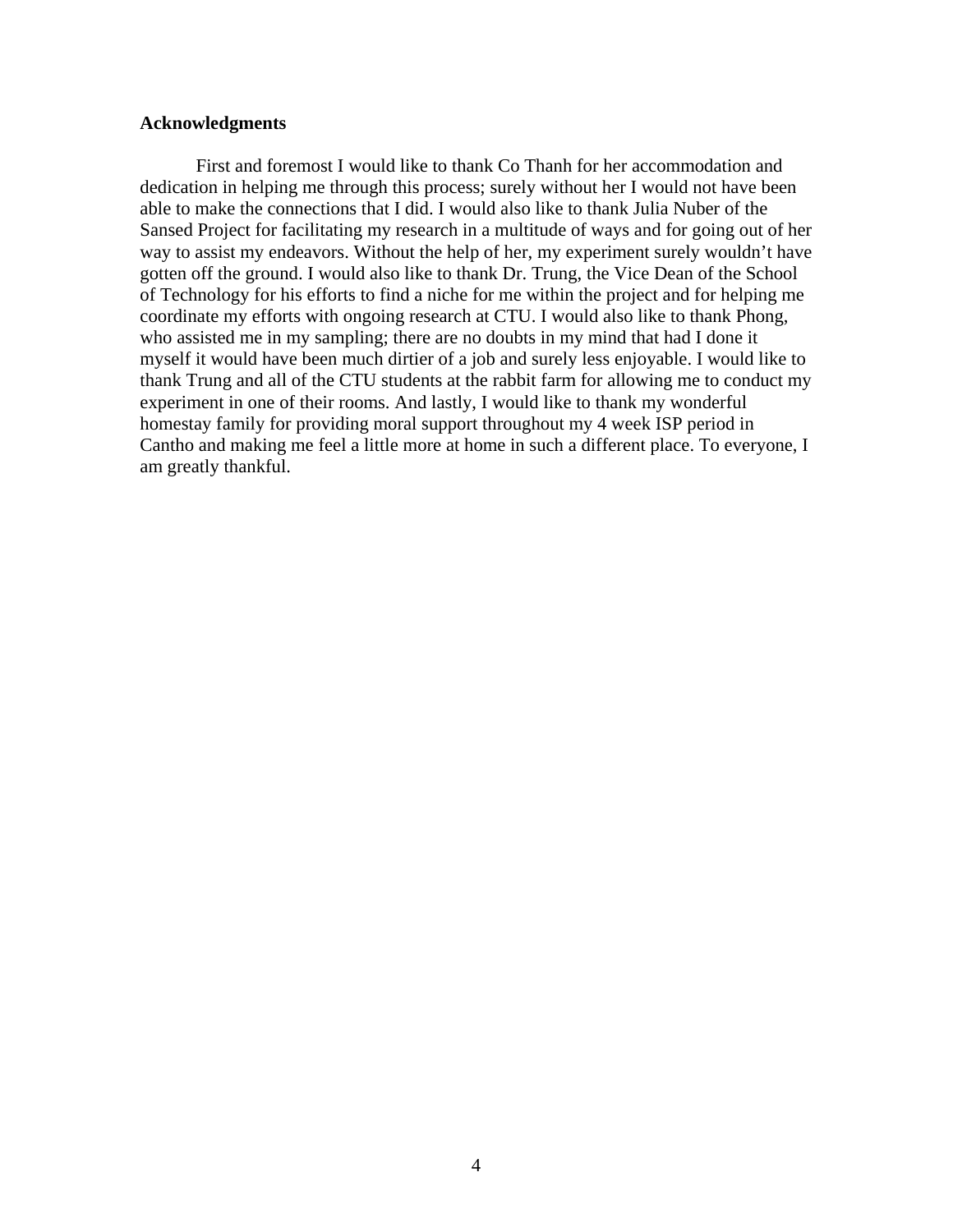"You should never think something is impossible. When you first came to Vietnam, you thought you could never cross the street; you think it is impossible. But you can cross the street. Never think that something is impossible...If you do not try to cross the street, you will stay in the same place forever"

- Tran Xuan Thao, Director of the Fulbright Program in Vietnam

#### **1. Introduction**

Further biogas development in Vietnam is both a sensible  $\&$  plausible goal for sustainable development. In order for biogas to be implemented on a larger scale, however, there must be a greater understanding of the costs and benefits of infrastructure development and the science of the process as well. As Uri Marchaim of the Galilee Technological Centre asserts, "…the technology of anaerobic digestion has not yet realized its full potential for energy production" (Marchaim, 1992). Such potential has caught the attention of the scientific community in Vietnam, as well as educational facilities such as Cantho University (CTU). The expansion of technological resources and the opening of the door to international collaboration have, in recent years, bolstered research development of biogas in Vietnam. At CTU, for example, several projects are being conducted at the School of Technology concerning water resource management and decentralized water treatment. The Sansed Project, which is supported by Bonn University of Germany, is a de-centralized water treatment project that has been ongoing since 2003 and conducts research on biogas as a component of the project. Some of the specific research being conducted is on the effects of substrates on biogas yield and composition. This is an important avenue of research because it helps shed light on possible benefits of adding organic bi-products, most of which are considered waste as well, to the biogas production process. Such research, however, does little on it's own to provide insight into the biogas debate and the potentiality of biogas utilization in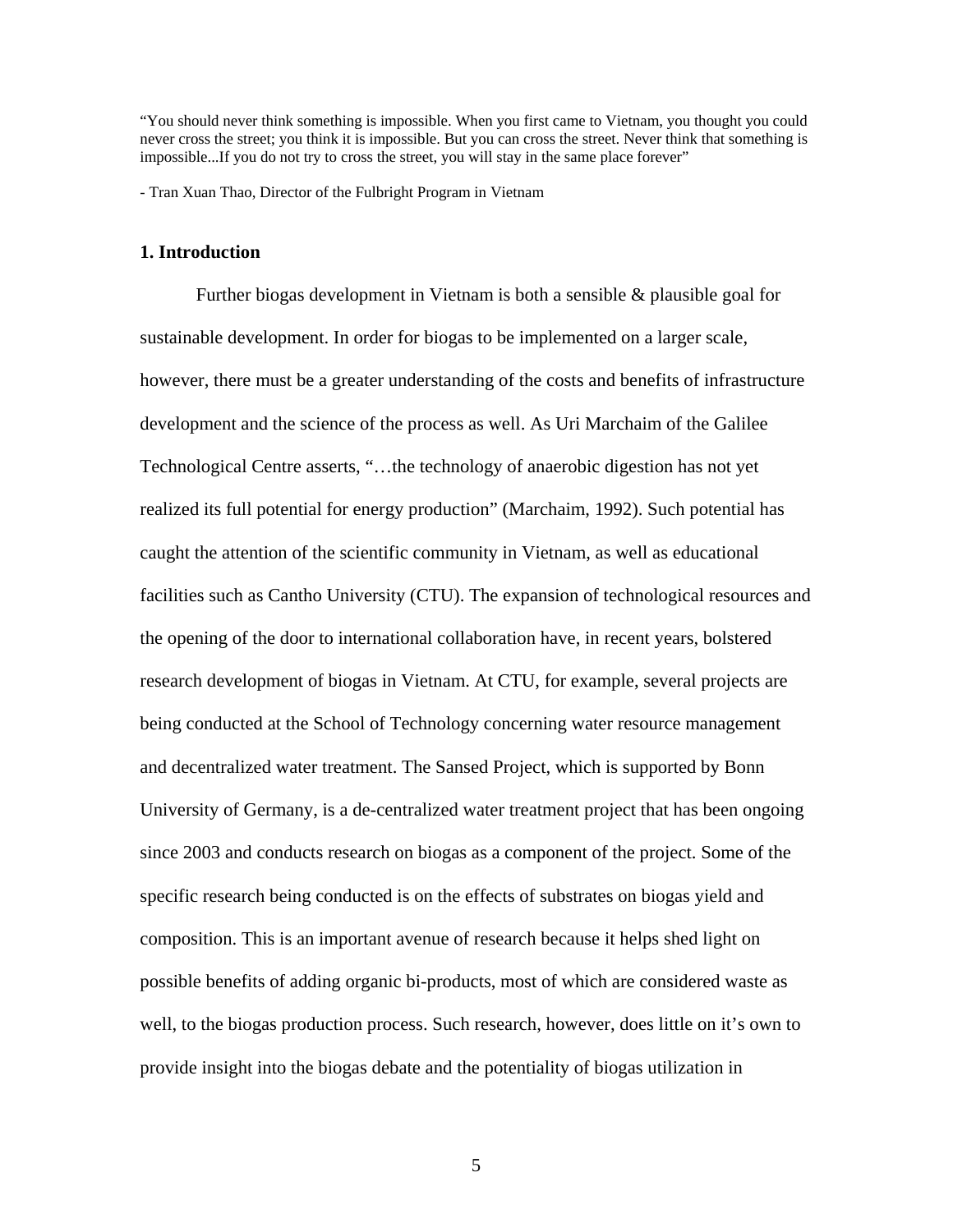Vietnam. A critical understanding of the basics of biogas and potential for, as well as implications for development have to be realized before conclusions can be drawn about the costs and benefits of substrate loading in the production of biogas.

#### **2. The Science of Biogas**

#### 2.1 Key Terms & Processes

In understanding the intricacies of the biogas debate, it is important to first define standard key terms. For the purposes of this paper, definitions of key biogas terms and the specific guidelines by which the batch experiments were constructed come from the handbook, "Fermentation of organic materials: Characterization of the substrate, sampling collection of material data, fermentation tests". The purpose of this manual, published in 2006, is to set up standardized guidelines for conducting fermentation tests in order to avoid inaccurate information due to varying test conditions, methods and procedures. The manual first defines biogas as: "the gaseous product of fermentation which consists primarily of methane and carbon dioxide and which can also contain, depending on the substrate, ammonia, hydrogen sulfide, water vapor and other gaseous or evaporable components" (Verein Deutscher Ingenieure, 2006). What is not explicitly, but implicitly understood in this definition is that the biogas referred to here is produced by anaerobic, not aerobic decomposition. Anaerobic treatment is defined as: "a biotechnological process with the exclusion of oxygen whose objective is to degrade organic matter while extracting biogas" (Verein Deutscher Ingenieure, 2006). Such biotechnological processes will be expanded upon in further sections.

 While the specific anaerobic processes that decompose waste in the biodigester are indeed complicated, the basic concept of harnessing biogas is rather simple. Organic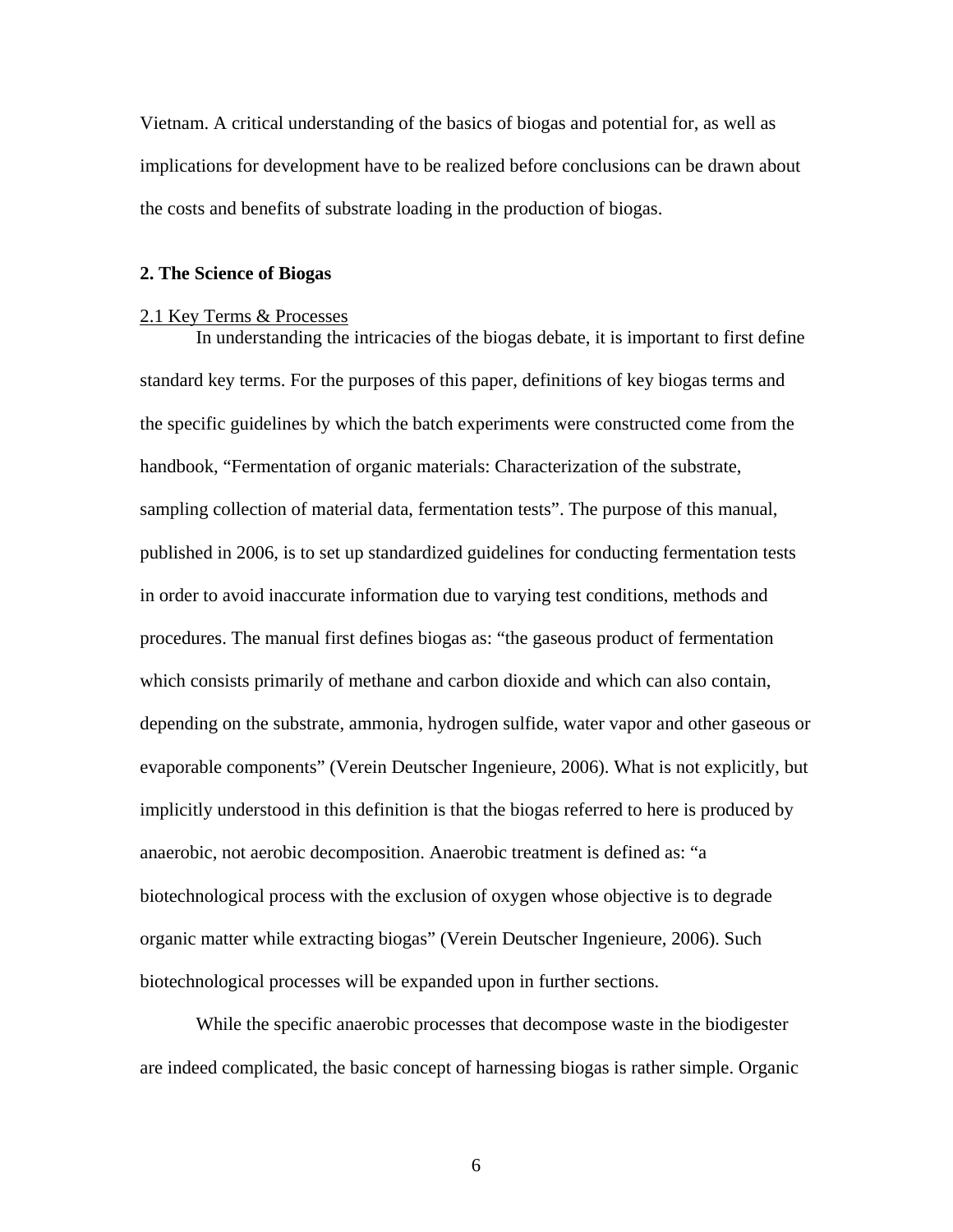waste from either a human or animal source is fed into an anaerobic digester (without air) where it is decomposed by groups of micro-organisms which produce methane, or biogas, and then is discharged as pathogenically-treated-waste. The gas that is produced, however, also has a plethora of other elements suspended in it. Levels of hydrogen sulfide are often present, although small, as well as water vapor, carbon dioxide, etc. Depending on the type of digester, methods of mixing must be employed to ensure that all of the waste is anaerobically digested and the maximum amount of biogas per unit waste is harvested.

#### 2.2 Metabolic Groups

 The history of biogas research can be categorized by a long periods of time that have been punctuated by various groundbreaking discoveries. One such discovery was made in the 1890's when Omelianski reported that by isolating the processes of biogas production, it could be demonstrated that the fermentation of organic material required the functions of different groups of bacteria. Contributions made by later researchers (Bryant et al., 1967) expanded on this idea and asserted that "the complete oxidation of a simple compound such as ethanol to carbon dioxide and methane would require contributions, combination and coordinated metabolism of different kinds of…anaerobic bacteria species" (Marchaim, 1981). It is understood that there are at least 4 such metabolic groups that function together in anaerobic digestion (Imhoff 1938). These are clearly illustrated in table 2.1.

| <b>Metabolic Groups</b>  | <b>Characteristics</b>                                                   |
|--------------------------|--------------------------------------------------------------------------|
| 1. Hydrolytic/fermenting | Converts complex organic molecules (i.e.- lipids & proteins)             |
| 2. Hydrogen-producing    | Converts products of group 1 (organic acids larger than acetic acid $\&$ |
| acetogenic               | neutral compounds larger than methanol (i.e.- ethanol)                   |
| 3. Homo-acetanogenic     | Convert multi- or mono-carbon compounds to acetic acid                   |
| 4. Methanogenic          | Convert H2/CO2, monocarbon compounds $\&$ acetate into methane           |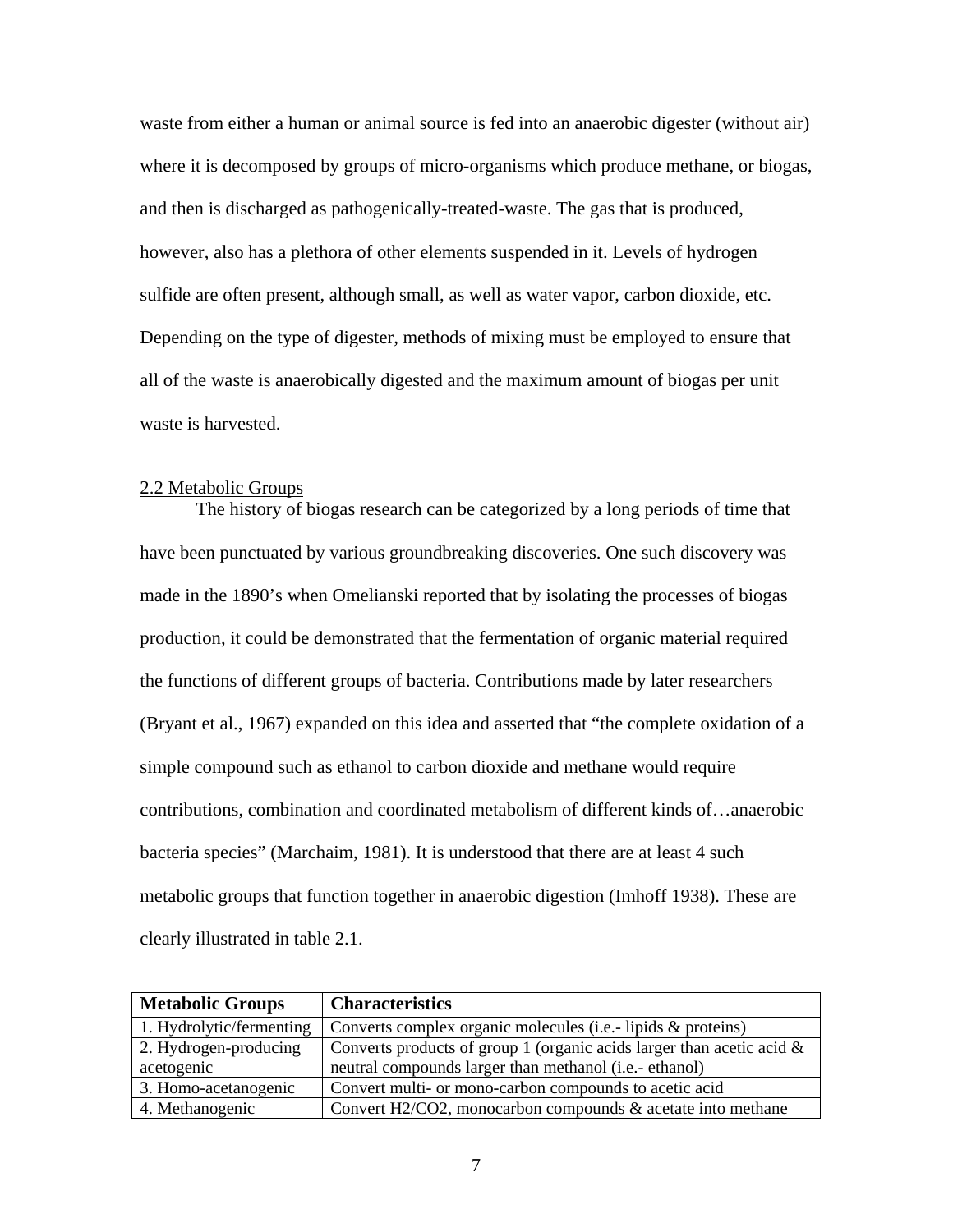#### *Table 2.1, Metabolic groups (Marchaim, 1992)*

#### 2.3 Environmental Conditions

 Certain environmental conditions in the reactor are of central importance to the microbial processes that decompose the waste and produce biogas. "Environmental factors which influence biological reactions, such as pH, temperature, nutrients and inhibitor concentrations, are amenable to external control in the anaerobic digestion process." (Marchaim, 1992). Indeed, depending on the conditions, these factors must sometimes be controlled to regulate nominal conditions for biogas production within a reactor. Such factors are also crucial in analyzing and discussing further test results of batch experiments (see section 5.4).

Temperature is something that can alter the rate of digestion in both positive and negative ways. In terms of the external environment, the tropical environments prevalent throughout Vietnam, which are characterized by higher average temperatures and humidity levels, are more ideal for the production of biogas (Nguyen et al., 1996). This doesn't exclude reactors in tropical environments from problems arising from temperature however: while metabolic growth rates of bacteria tend to increase with temperature, they still must remain between the tolerance temperatures of the microorganisms in the reactor (Marchaim, 1992). Depending on the type of digestion, these temperatures vary. Under mesophilic digestion for instance, temperatures must hover around 35° C, while thermophilic digestion requires an average temperature of 55° C. The most important difference to note between these two kinds of digestion is that thermophilic reactors process waste much quicker than mesophilic reactors and thus require ½ the volume to produce the same amount of biogas (Marchaim, 1983). Thus the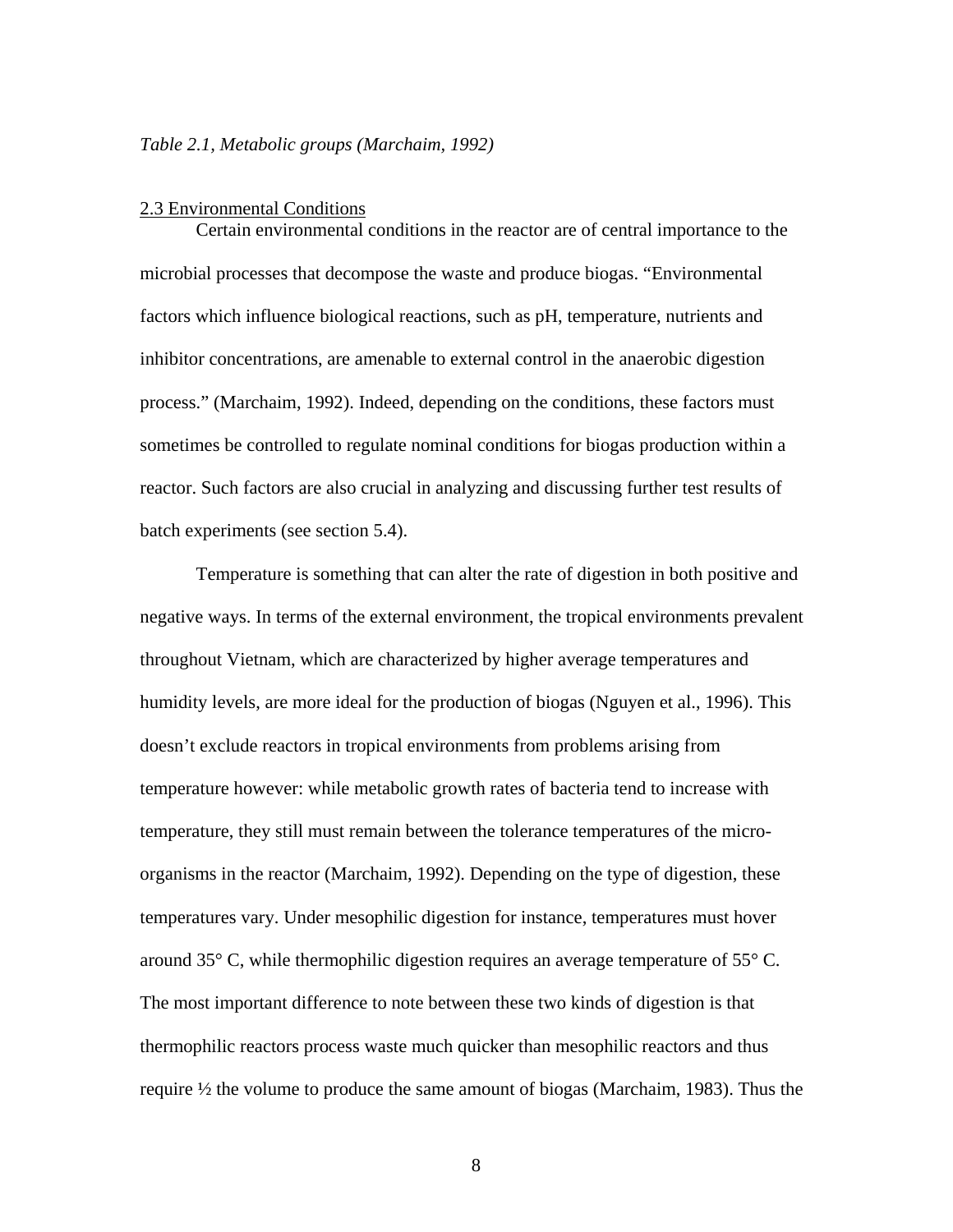importance of monitoring reactor temperatures to ensure that test results are representative and that gas production is nominal, are of the utmost importance.

Another equally important condition is the pH of the reactor. The pH levels in a reactor are influenced by the amount of dissolved fatty acids and acetates in the effluent which are steadily increasing over time as. Despite this buildup, the digester has what is called a "buffer capacity", which is quantified by the amount of strong acids that need to be added to the system in order to lower pH. This buffer capacity can be increased by the addition of particular proteins and bicarbonates, which help keep the pH level of the digester as neutral as possible by producing strong bases such as ammonia (Marchaim, 1992). This is critical to ensure a high methane composition in the biogas, as it is the methanogenic bacteria that are the most sensitive to changes in pH. If pH does start to decrease and begins to inhibit gas production there are 2 operational methods that can be undertaken to combat these effects: 1) stop the feed and allow methanogenic bacteria until populations recover and can raise pH to at least 6.8, or 2) add chemicals to normalize pH and increase buffer capacity (Marchaim, 1992).

Finally, the relative abundance or lack of certain nutrients, as well as inhibitors, within a reactor play significant roles in the quantity and rate of gas produced. "Anaerobic bacteria appear to have relatively simple nutrient requirements, which include nitrogen, phosphorous, magnesium, sodium, manganese, calcium, and cobalt" (Speece & McCarty 1964; Marchaim, 1992). Outside of an organic energy source, there are typically no problems in finding these elements; if anything there may be an overabundance in the reactor.

#### **3. Costs & Benefits of Biogas**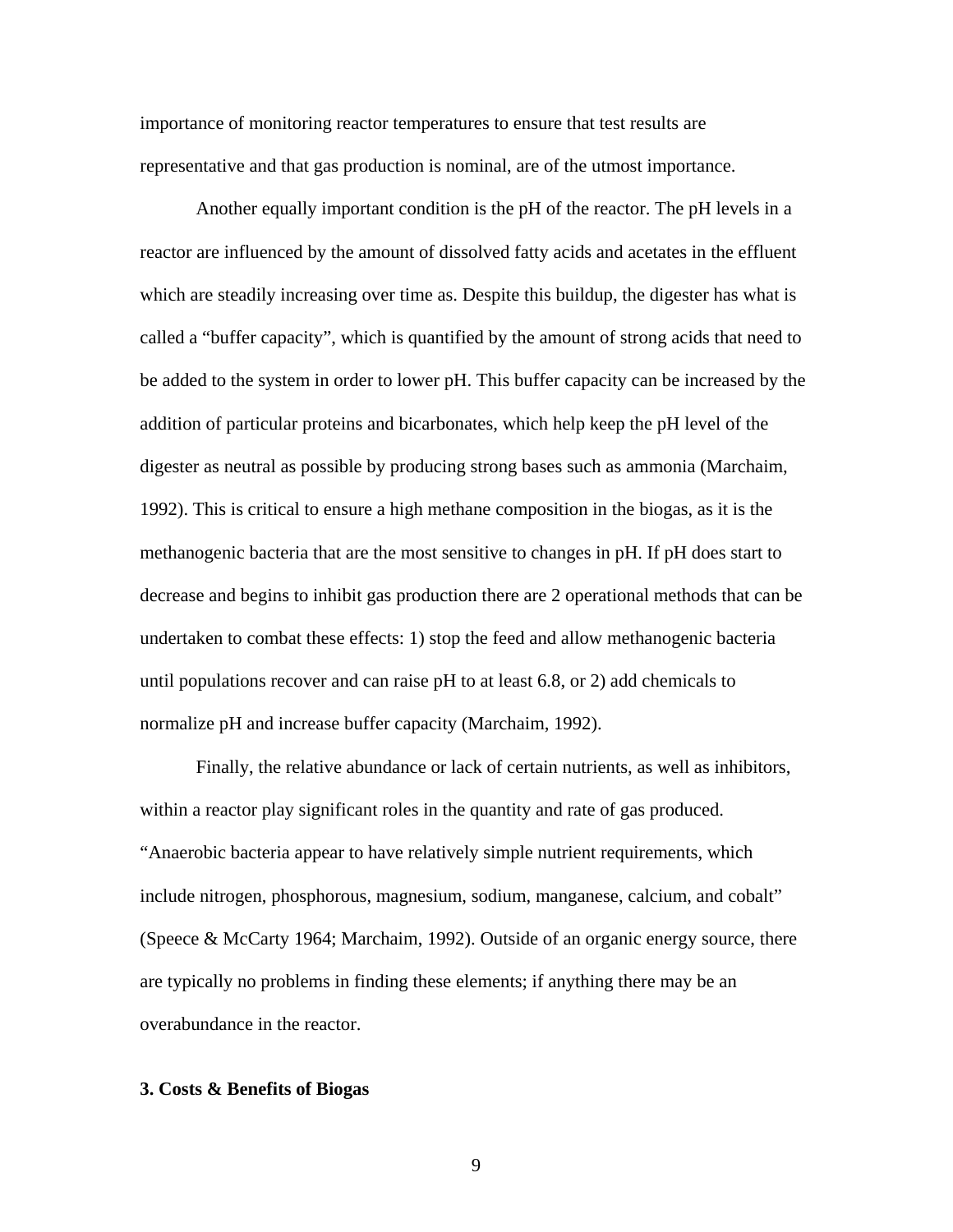The process of biogas production has many positive effects. What was once conceived as a means to produce energy via biomass conservation, has developed into a multi-functional system with a wide array of meaningful applications. In a time when the global community is facing increasing pressures due to environmental change, resource scarcity, and a rapidly increasing human population, developing such new, innovative ideas in terms of energy use, nutrient recycling and waste disposal are of growing concern. Looking at biogas infrastructure development from a cost-benefit perspective is difficult to do, however, as there are many social benefits that are not easily quantified in economic terms. Much as this is the case with environmental valuation, however, it is clear that the benefits of biogas go above and beyond the simple production of gas. Conversely, the costs of implementation are generally defined more clearly. The reason for this is that there are no substantial issues concerning social costs and the financial costs of development rarely transcend the bounds of initial material investment. This may not come as a surprise when one considers that biogas production is sustained by the use of waste; the productive use of which society has few qualms with. The reason for low financial inputs in the form of maintenance costs on the other hand, can be attributed to the gravity-flow sewage treatment process that requires neither energy or daily management (GTZ, 1996). It is important to realize also that developing a biodigester for either decentralized or privatized use is in fact an investment; the monetary benefits of which will compound over time. The multi-faceted production cycle of biogas offers answers to a plethora of problems concerning sustainability. Through decentralized application, it is also important to note that people can incorporate such concepts of sustainability into their daily lifestyles and livelihoods as well.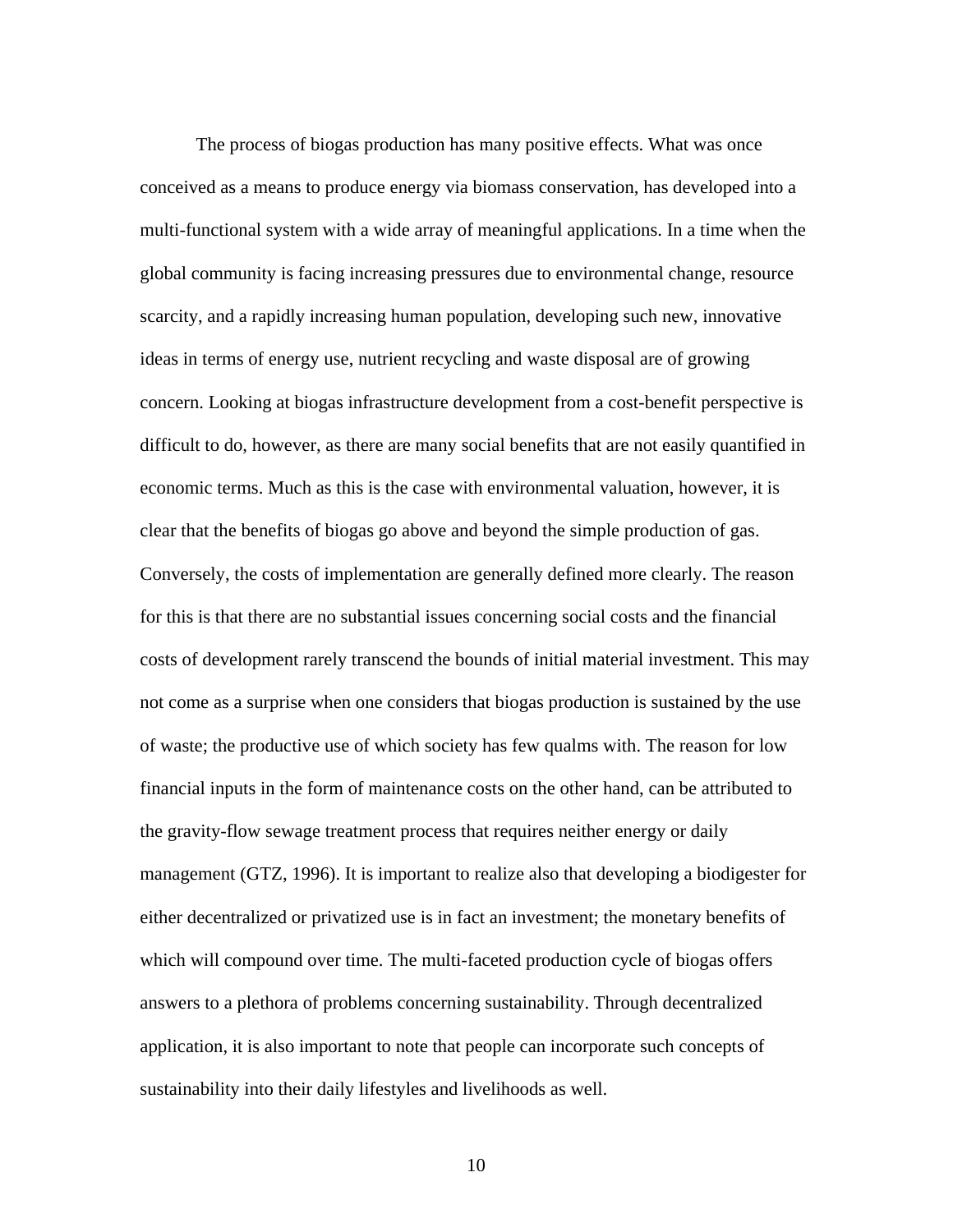When considering the costs and benefits of biogas development, it is critical to categorize the project. "In assessing the economic viability of biogas programs, it is useful to distinguish between four main areas of application: 1) individual household units; 2) community plants; 3) large scale commercial animal rearing operations, and 4) municipal/industrial projects" (Marchaim, 1992). The concept of feasibility is another important thing to consider when looking at costs and benefits and, according to Marchaim, can be divided into 2 categories: 1) a financial approach that involves the consideration of monetary benefits involving the sale or re-use of products, combined with the costs of constructing and maintaining the facility, and 2) a social assessment of all inputs and outputs, that consider intangibles such as reduced reliance on fossil fuels and reduced deforestation, to name a few.

#### 3.1 VACB Model

In Vietnam, where biogas is largely utilized on a decentralized level, people often implement integrated systems to help fully recognize potential benefits. Primarily, this integrated system is known as the VACB model. This Vietnamese acronym stands for (V) garden, (A) animal farm, (C) fish pond, and (B) biogas.

This model provides a multitude of long term benefits that enhance the user's adaptability to external forces. It achieves this by offering a diversification of income sources which serves as a buffer to unpredictable market forces and environmental conditions. Money can also potentially be generated and/or saved from all of the components. Fish can be sold, orchard products can be sold, and pigs can be sold at market. In general, an efficient system will also decrease the cost of living by reducing the amount of money spent on fish food and fertilizers. The VACB model also indirectly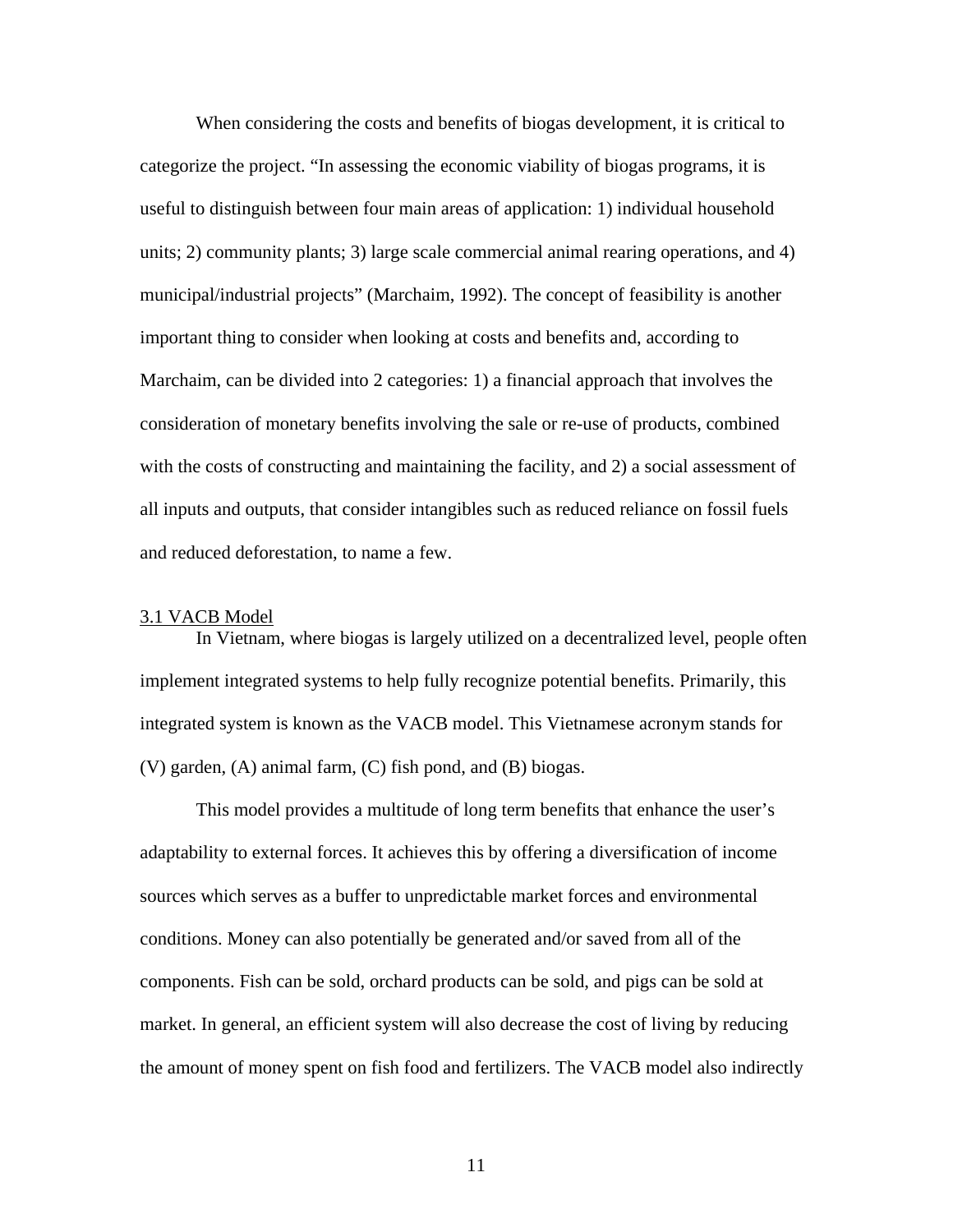combats the effects of deforestation and improves women's living conditions. All of these benefits will be more thoroughly discussed in the following sections.

#### 3.2 Methane

According to Bac Hai, a farmer and veteran biogas user and developer in My Khan Village, using biogas as a fuel source for cooking can save a family roughly 200\$/year (Bac Hai, 2007). Aside from this most apparent benefit of biogas installation, however, there are many other benefits that are not as easily quantified monetarily. For example, women who were once obligated to spend a great deal of time collecting scarce firewood to prepare the days meals, are given the opportunity to use their time more freely. It is widely understood that alleviating such domestic duties on women empowers them to lead more active roles in society by liberating them from the bonds of domestic servitude; something that is all too familiar in rural Vietnam.

 Aside from this social benefit of gas production there are health benefits as well. Methane burns much cleaner than traditional fuels such as fire wood. While women are usually obligated to collect the wood, they must also use it to prepare meals in cramped, poorly ventilated kitchens. Airborne residues such as soot and ash from the burning firewood are things that, aside from being rather unpleasant, also contribute to acute respiratory diseases. Coupled with higher cooking temperatures and an adjustable flame that can be turned on at the flick of a switch, it is clear that such convenient innovations together with their social and health benefits are worth considering making the investment.

#### 3.3 Nutrient Recycling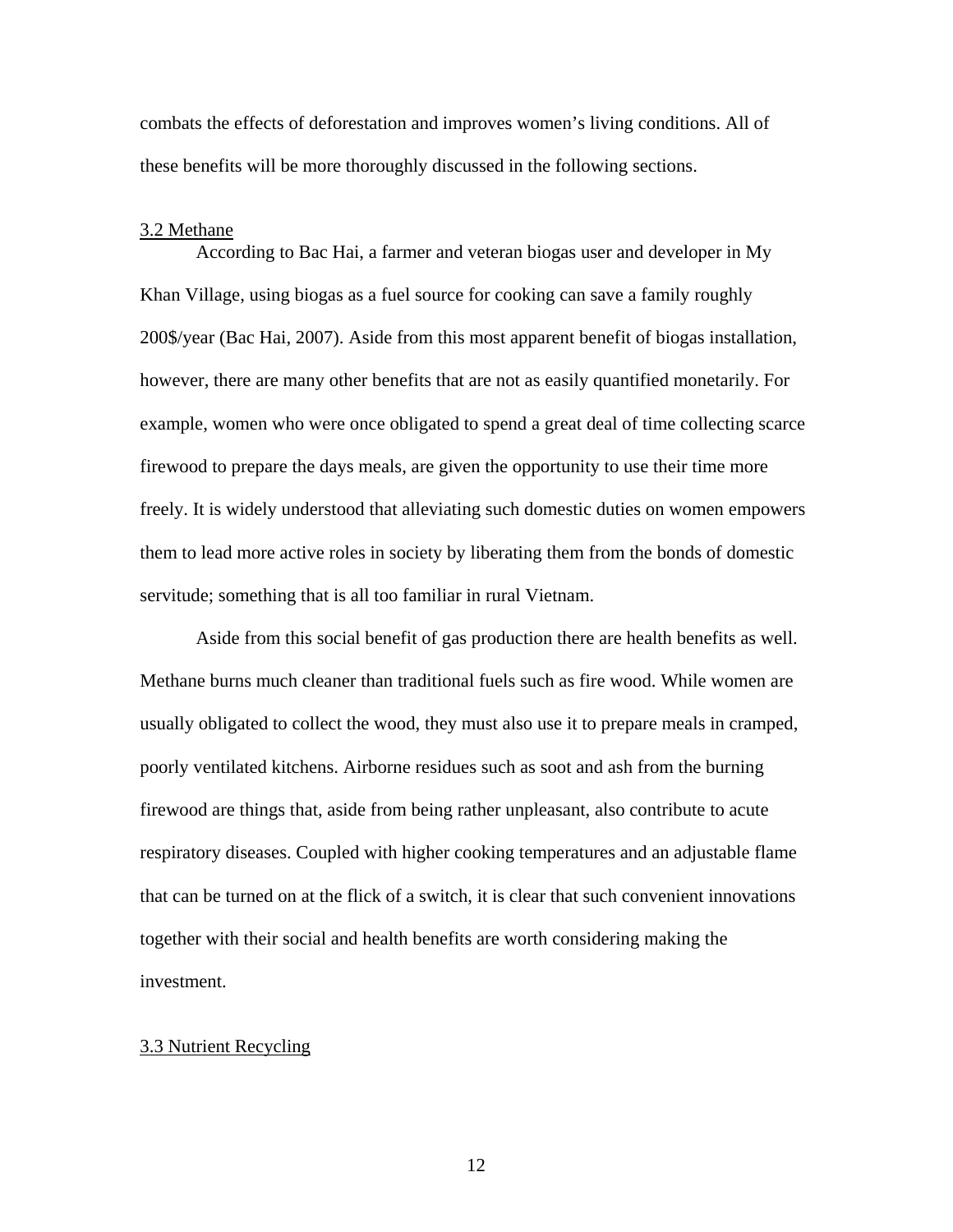Nutrient recycling adds yet another dimension to the benefits of biogas. Where as there are economic and social benefits, so too are there environmental benefits to its production. "Burning non-commercial fuel sources, such as dung and agricultural residues, in countries where they are used as fuels instead of as fertilizer, leads to a severe ecological imbalance, since the nutrients, nitrogen, phosphorous, potassium, and micronutrients are essentially lost from the ecosystem." (Marchaim, 1992). The gas production process also allows the discharged effluent to be used in various applications, such as a food source for fish or environmentally friendly, productive organic fertilizers.

#### 3.4 Organic Fertilizers

 These organic fertilizers have several instrumental benefits for farmers. The first of which is the freeing of assets that were once used to purchase in-organic fertilizers. On top of alleviating a financial burden, using organic fertilizers also helps promote a more sustainable, environmentally conscious approach to increasing crop yield. Organic fertilizers are more natural, in the sense that they are products of natural enrichment and thus cause less serious problems associated with nutrient runoff into waterways. It has also been noted by farmers in China, that utilizing digested sludge as a fertilizer can lead to a 30% increase in crop yields over other fertilizers (Marchaim, 1992). One reason for this is that the nitrogen in the digested slurry can be more readily utilized by plants and that less nitrogen is lost than in storage or composting (Marchaim, 1992)

#### 3.5 Waste Water Treatment

 Problems concerning inefficient wastewater treatment procedures as well as untreated wastewater are not inherently issues of developed or developing countries. Depending on the circumstances, there remain serious questions to be answered as to who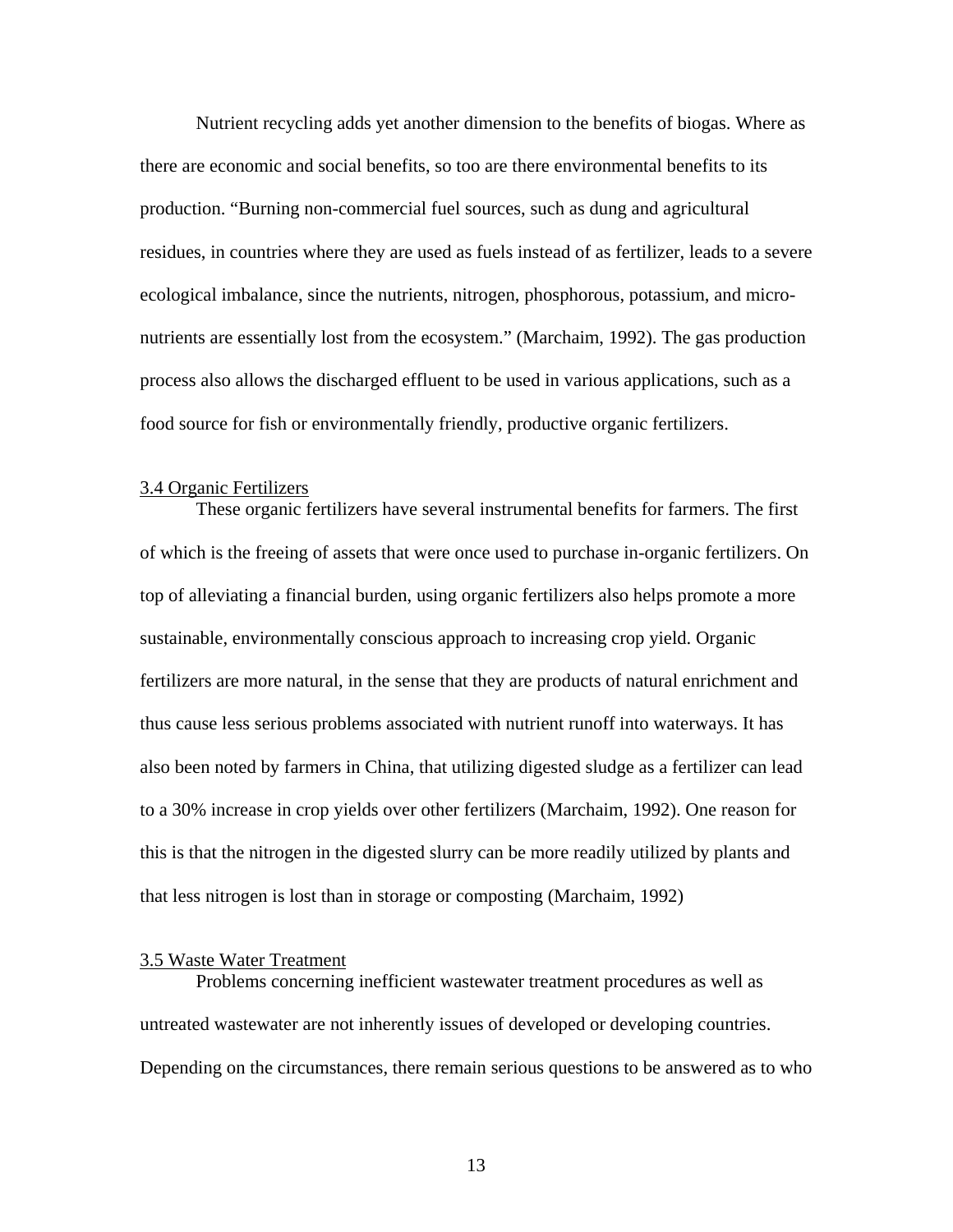must take responsibility for wastewater treatment, how they must do so in accordance with standards of efficiency and practicality, and why this must be realized as a common initiative of the country/locality in question. In respect to decentralized wastewater treatment in Vietnam, however, people often have no options other than to use drainage canals as their primary sources of water; particularly in the dry season. As most humans living along the river also use this as a means to a bathroom, such water resources that are used for cooking, cleaning, and drinking are not sanitary to say the least. If biogas systems can pathogenically treat this waste and rid it of 90%+ bacteria such as fecal coliform, one could expect to see drastic increases in human health as well.

#### **4. Biogas Potential & Limitations**

#### 4.1 Potentiality & Utilization

 When analyzing biogas development potential in Vietnam, important population demographics must be considered. Perhaps the most important of these is the fact that more than 70% of the Vietnamese population lives in the countryside (Man, T.D, et al., 2006). In a developing country, such as Vietnam, it is also important to recognize that such a highly agrarian societal structure primarily lends itself to the decentralized utilization of biogas. One of the main reasons for this is that unless there is a community regulated biogas system, one house will not produce enough waste for the investment in a decentralized biodigester to be worthwhile. However in Vietnam, where 99% of livestock farms belong to individual households with 5-20 heads, there remains a great potential for biogas production. As of 2006, there were an estimated 40,000 family-size Biodigesters (1-50 cubic meters) installed in Vietnam (Man, T.D, et al., 2006). Table 4.1.2 illustrates this biomass potential in Vietnam.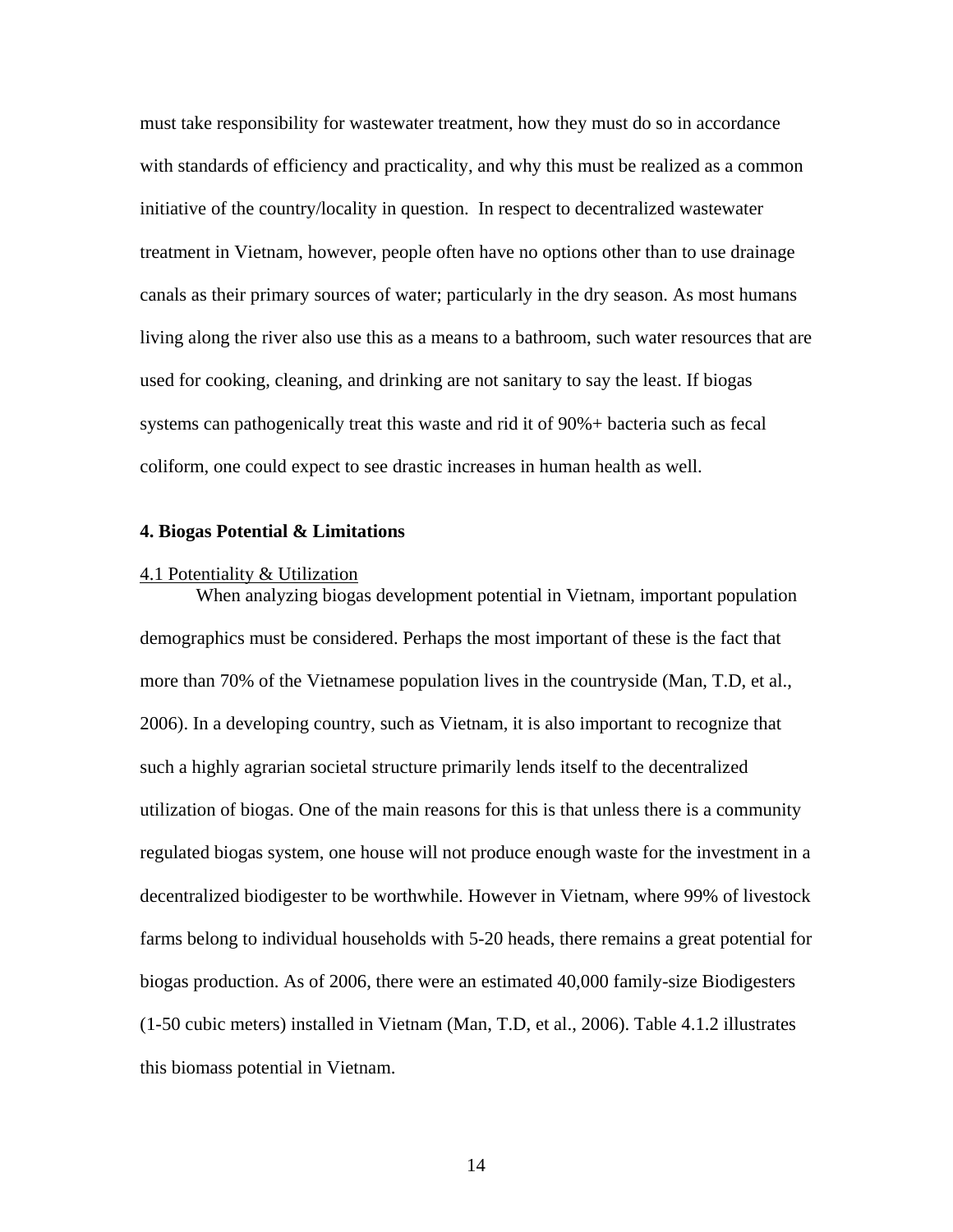| <b>Biomass Potential in Vietnam</b> (feedstocks for biogas production) | <b>Millions tons/year</b> |
|------------------------------------------------------------------------|---------------------------|
| Pig dung                                                               | 25.7                      |
| Cattle dung                                                            | 20.2                      |
| Buffalo dung                                                           | 16.0                      |
| Municipal waste                                                        | 6.4                       |

## *Table 4.1, Biomass Potentiality, Utilization & Status Development, 2005 (Man, T.D, et al., 2006)*

 In terms of Centralized use, as table 4.1.2 illustrates, there is a great deal of potential for the utilization of waste in urban centers as well. While private companies and municipalities in Vietnam are slow to adopt biogas systems, it may be seen by smaller enterprises as a viable means to recover costs. In other words, although larger companies may have a comparatively low incentive to install systems due to larger revenue and overall size, smaller companies may find that the investment will save them a larger percentage of their costs over time and will be more amiable to implementing the technology (DEWATS, 2007). Looking at the big picture, however, it seems that future development of biogas in Vietnam should be focused on rural, decentralized applications. This is a positive realization because it is through decentralized biogas systems, utilized through integrated farming systems such as the VACB model, that the full benefits of this sustainable practice are realized. Instead of simply providing the benefits of waste water treatment and gas production, as are the primary benefits to centralized users, such systems that are utilized in rural communities can take advantage of other benefits such as organic fertilizer and fish feed. This is also important because unlike people in urban centers, people in the countryside do not typically have a lot of options to improve their lives in such a variety of ways.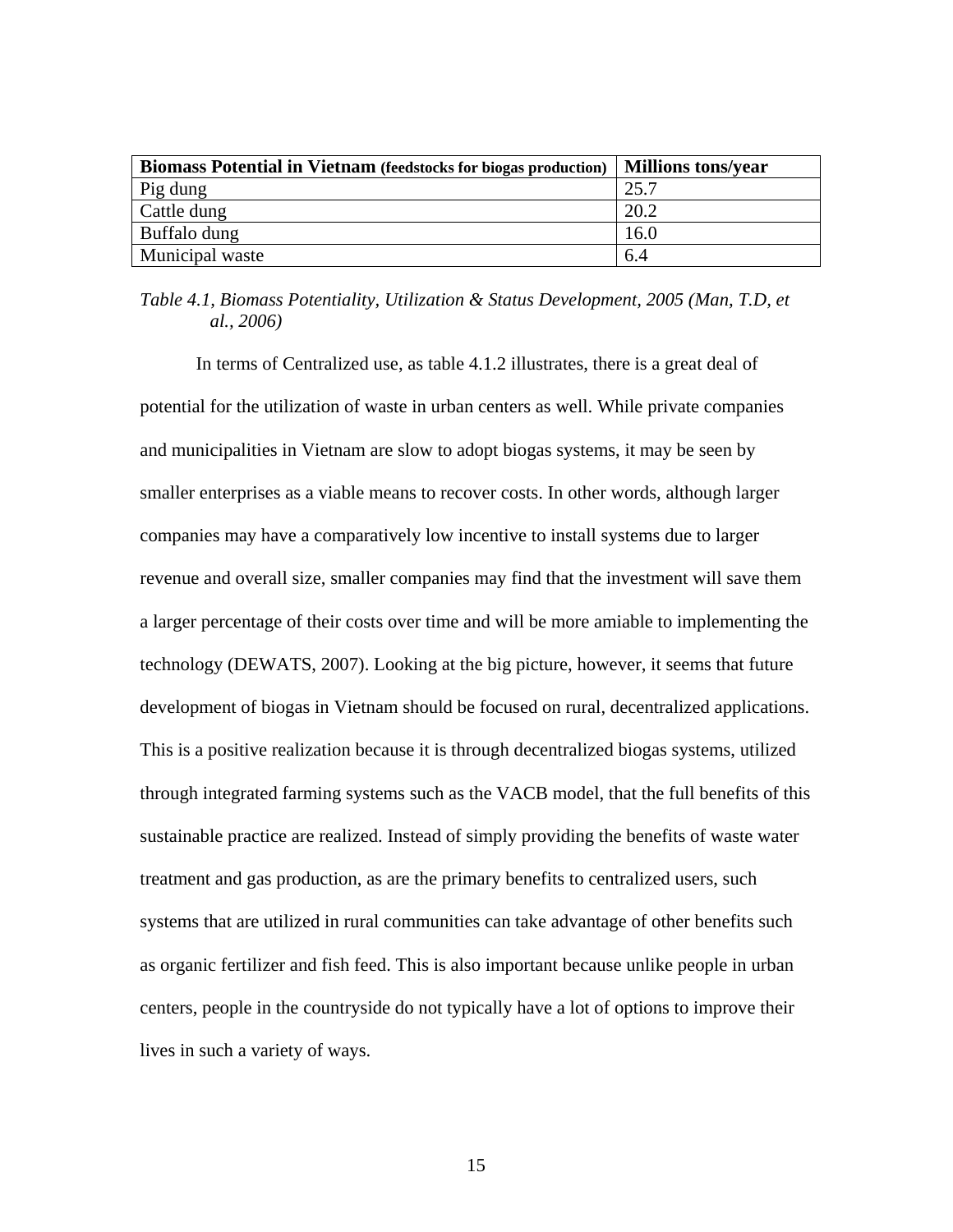|                                              | Hanoi | <b>Ho Chi Minh City</b> |
|----------------------------------------------|-------|-------------------------|
| Total urban waste volume, mill. tons/yr.     | .95   | 1.9                     |
| Fuel waste portion, %                        | 18    | 18                      |
| Theoretical potential, mill. tons/yr.        | .17   | 0.34                    |
| Collected waste rate, %                      | 70    | 70                      |
| Total collected waste volume, mill. tons/yr. | .66   | 1.33                    |
| Waste portion for fuel, %                    | 50    | 50                      |
| Feasible potential for fuel, mill. tons/yr.  | 0.054 | 0.11                    |

*Table 4.1.2, Urban Waste Source, 2002 (Man, T.D, et al., 2006)* 

#### 4.2 Limitations

 Factors inhibiting the proliferation of anaerobic digesters for the production of biogas come from several different perspectives. Particular economic and political limitations to privatized or centralized development include: 1) despite low investment, operating and foreign exchange costs, the required investments in capital are still lacking; 2) financial institutions lack awareness of the technological potential and are thus more tentative about offering credit facilities; 3) fossil fuels provide equally economically viable sources of energy; 4) small number of plants means that economies of scale cannot yet be realized; 5) public contractors often dominate the municipal sector (cost-effective solutions are not always favored by decision makers); 6) anaerobic technologies decrease the "financial volume" of individual projects (i.e.- reduced costs $\rightarrow$  reduced revenue), and 7) the speed of decision making often lags behind technological development and understanding of the process (GTZ, 1996). While the extent to which these problems vary between localities is great, they still provide a fundamental picture of potential economic limitations for centralized implementation

 Biogas development on a decentralized level, which may often be subject to such limitations as well, is usually impeded by the individuals lack of financial capital and the lack of know-how that is required to install and maintain a biogas system (particularly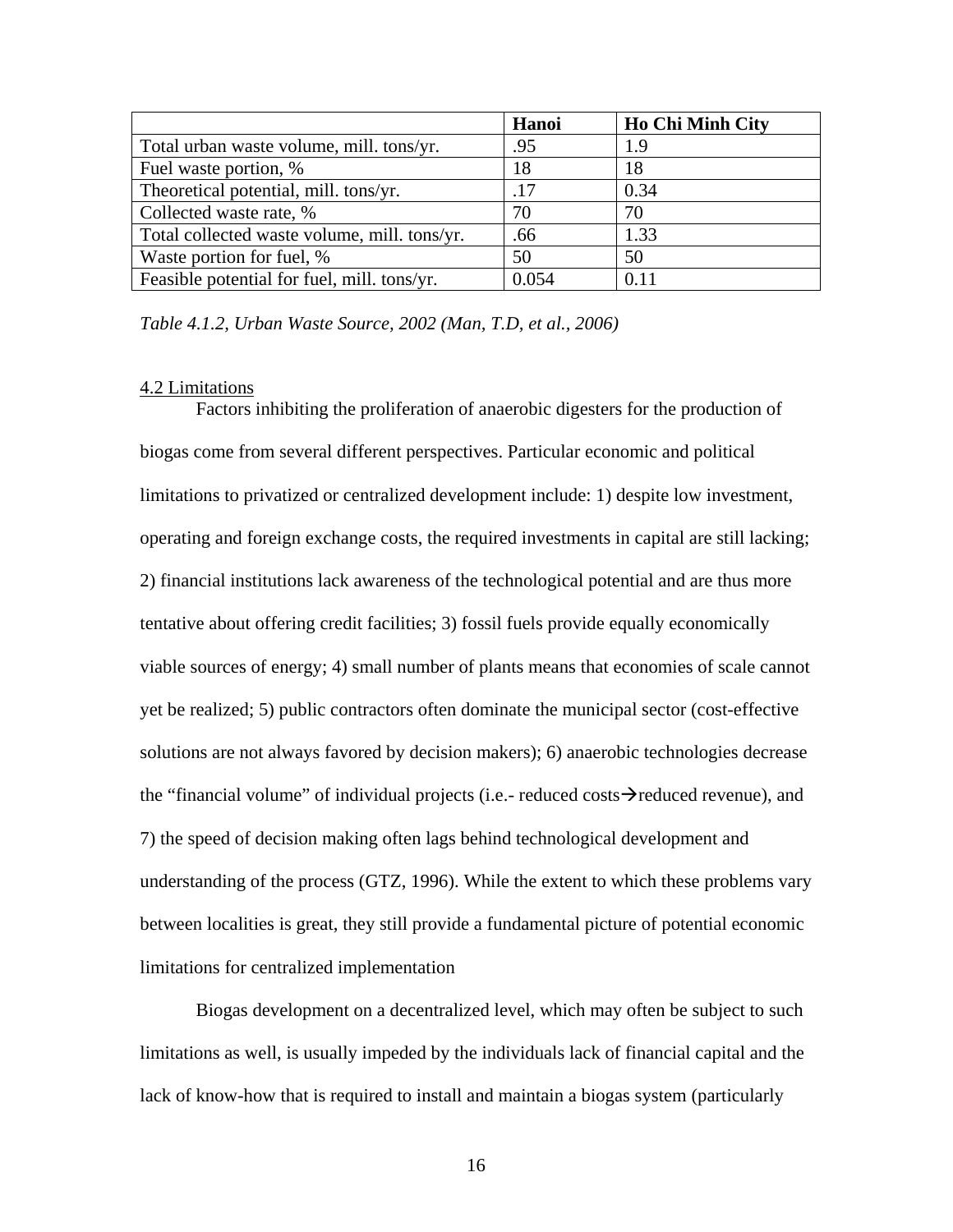VACB models). In regards to initial capital investment, there are organizations and NGO's such as Heifer International who provide assistance to farmers in the form of microcredits, however there is still a large number of individual households who could potentially benefit from VACB implementation that are not helped due to lack of available resources (NGO, governmental, etc) (Heifer International, 2007). While the material investment to construct a polyethylene biodigester is estimated to be in the neighborhood of 60-70\$, this does not include the costs of procuring livestock, paying for livestock feed or purchasing fish food, all of which are necessary components of the VACB model (Bac Hai, 2007). Even with these obstacles, sometimes the biggest challenge is getting the farmer to sign onto the idea that biogas would be in his best interest. Sometimes households are tentative to adopt such a system simply because they know little about it, or they are hesitant to deviate from a system that, to them, seems to work just fine.

#### **5. Experiment**

 Julia Nuber, a Research Assistant of the Sansed Project, has been conducting experiments with biogas at CTU since 2003. Amongst other things, she has recently dedicated her focus to studying the effects of substrates on biogas production. Over the last several weeks, she has been monitoring 45 batch experiments containing various combinations of substrates in order to distinguish between varying gas outputs and composition of each of the 15 replications. In accordance with the "Handbook on Organic Fermentation" that stipulates that sampling must be conducted with the assistance of professionals or people with corresponding practical experience, I worked alongside her to develop my own experiment and assist with hers as well. The proceeding sections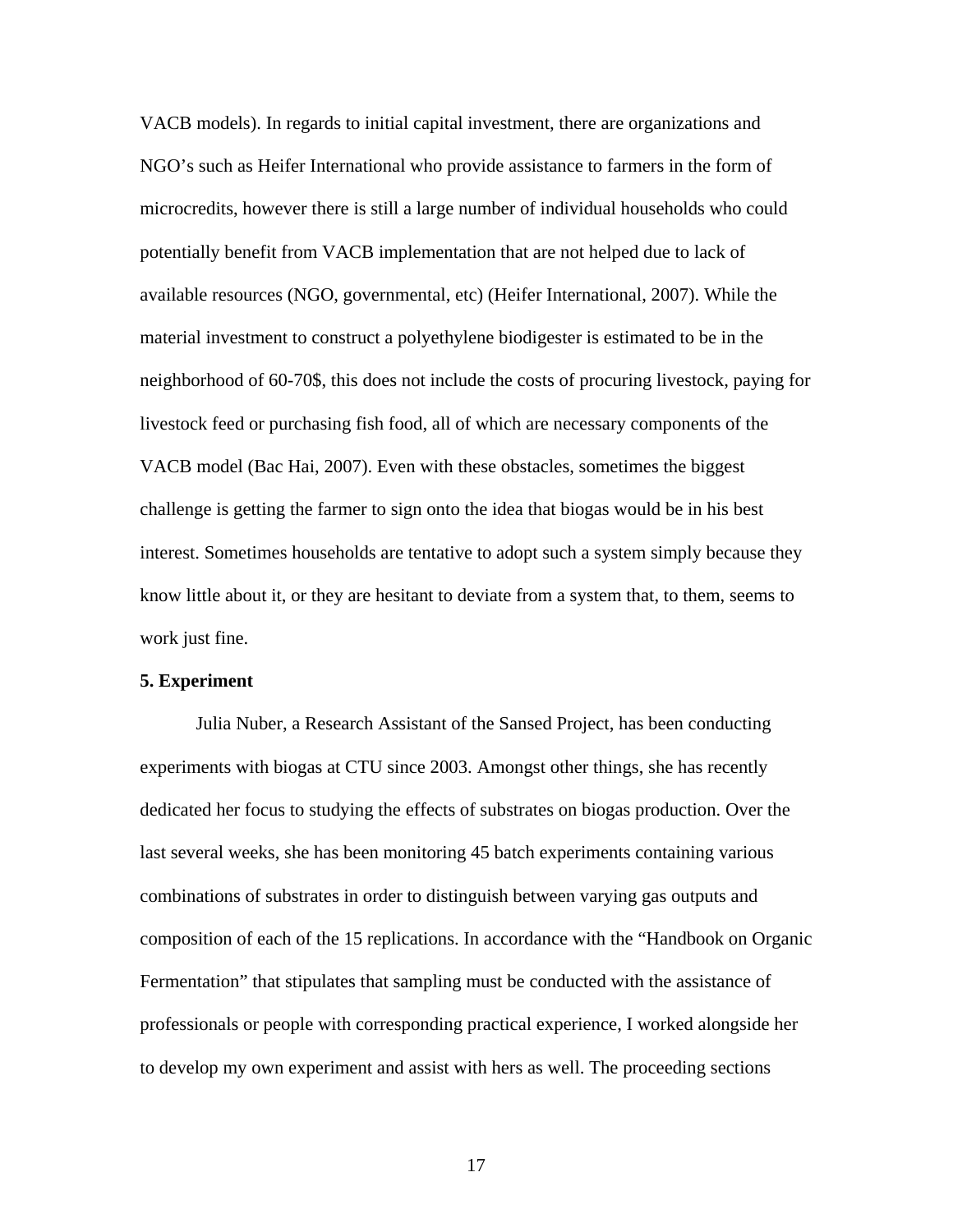document the standardized language and procedures of the experiment set forth by the "Handbook on Organic Fermentation" and document the test results and discussion as well.

## 5.1 Characterization of Substrates

 The distinction between solid and liquid substrates is perhaps the most obvious categorization of the substrate. It is also an important one, as liquid substrates are often used in co-fermentation tests to enhance biogas yield. Above and beyond this, however, how are these substances defined? Other criteria are derived from biotechnological suitability, the preparatory work required and from the suitability of the substrate for fermentation (Gesellschaft, 2006). More specifically, categorization includes things such as consistency of the substrate, composition and homogeneity. These characteristics are succinctly abbreviated in table 5.1.

| <b>Characterization</b> | <b>Qualities</b>                                                                                                                                              | <b>Importance</b>                                                                                                                                                                                        |
|-------------------------|---------------------------------------------------------------------------------------------------------------------------------------------------------------|----------------------------------------------------------------------------------------------------------------------------------------------------------------------------------------------------------|
| Consistency             | - Liquid or pourable<br>- Paste like to spadeable<br>- Solid                                                                                                  | * Helps determine technical effort<br>required for sampling, substrate<br>preparation, storage, and suitability<br>of fermentation procedure                                                             |
| Composition             | <b>Basic Parameters</b><br>- Chemical oxygen demand, water<br>content, dry matter Total Solids<br>content & organic dry matter<br><b>Secondary Parameters</b> | * Statements can be made regarding<br>essential fermentability of a<br>substrate, inhibitory influences and<br>biogas yield (i.e.- possible product<br>inhibition due to ammonia or<br>hydrogen sulfide) |
|                         | - Fats, proteins, carbohydrates,<br>lignin<br><b>Tertiary Parameters</b><br>- Carbon, Nitrogen, Sulfur,<br>Phosphorous, Magnesium,<br>Potassium               | * Help to characterize and classify<br>the fermentation products as<br>fertilizers                                                                                                                       |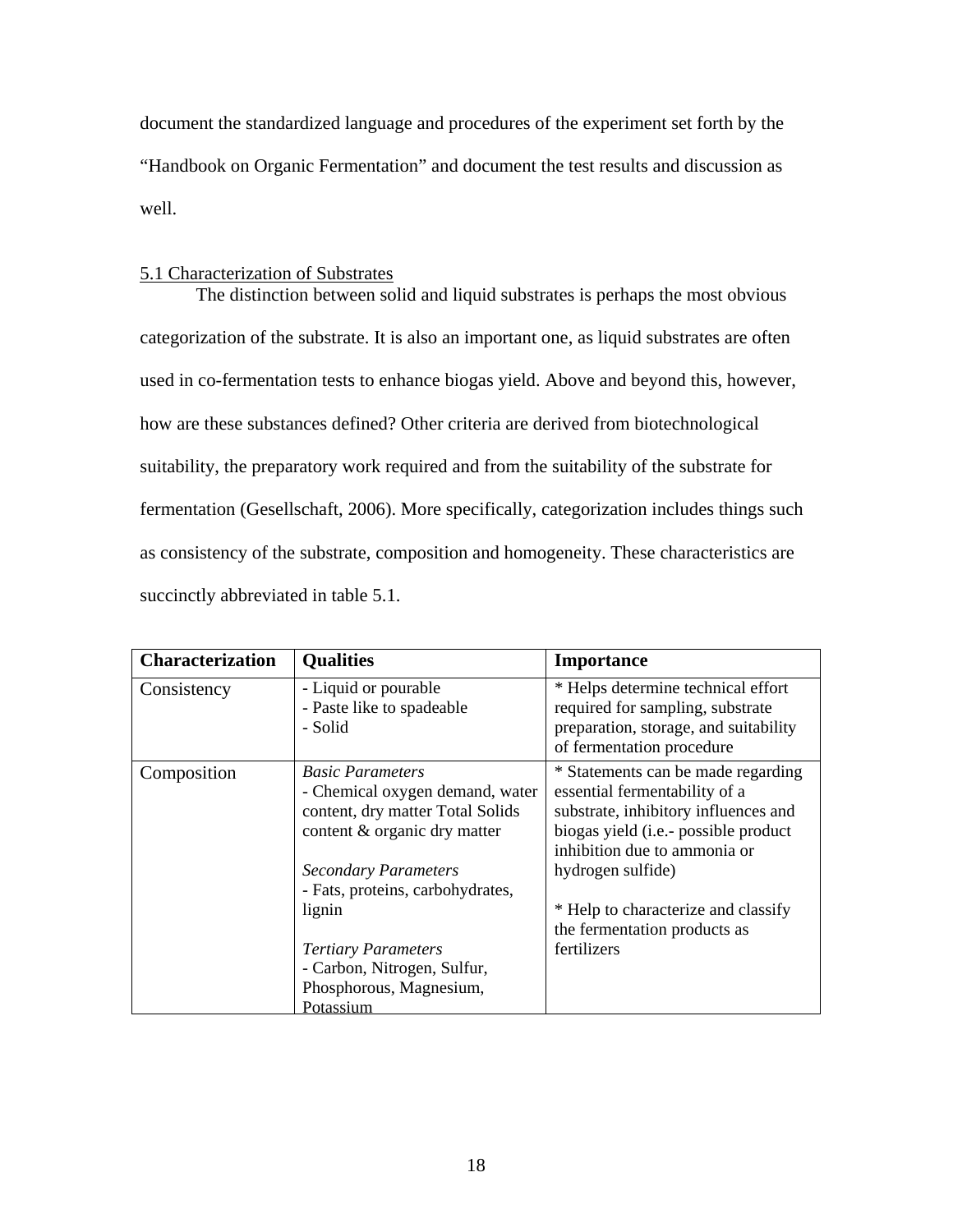| Interferents              | - Heavy materials (i.e.- sand,<br>metal, bones)<br>- Light materials (i.e.- plastics,<br>wood)<br>Note: generally, things that interfere<br>with the process, technology, or<br>product quality                            | * Type and amount in the substrate<br>are basic factors in selecting a<br>fermentation procedure and<br>preparation method<br>* Occur predominantly in mixtures<br>of solids                                                                                                                                                                               |
|---------------------------|----------------------------------------------------------------------------------------------------------------------------------------------------------------------------------------------------------------------------|------------------------------------------------------------------------------------------------------------------------------------------------------------------------------------------------------------------------------------------------------------------------------------------------------------------------------------------------------------|
| Pollutants                | <b>Inhibits Process</b><br>- Disinfectants<br>- Biocides<br>- Antibiotics<br><b>Impairs Products</b><br>- Heavy metals<br>- Organic pollutants                                                                             | * The heavy metal content in<br>fermentation products will be<br>significant if the fermentation<br>products are to be used for things<br>such as fertilizers<br>* Regulation of this can be<br>categorized in legal terms                                                                                                                                 |
| Hygiene                   | * Hygiene concerns arise from<br>substrate use such as animal-by-<br>products from slaughterhouses<br>and food waste from restaurants<br>or markets because they may<br>contain pathogens, such as<br>viruses or parasites | * Considered in sampling<br>methodology, sample transportation,<br>sample preparation and fermentation<br>tests<br>* Alert to special precautions to<br>prevent transmission or dispersal of<br>pathogens<br>Note: the fermentation process<br>(particularly thermophilic fermentation<br>at 55° C) will considerably reduce<br>pathogens in the substrate |
| Fermentability            | - Alcohols or glycerin<br>- Fermentable substrates<br>following preparation and<br>homogenization<br>- Substrates that are potentially<br>fermentable (i.e.- diluted/mixed<br>with other substrates)                       | * Gives further information on<br>consistency and composition of the<br>substrate which facilitates a better<br>understanding of fermentation<br>conditions, sampling and results                                                                                                                                                                          |
| Biogas Yield &<br>Quality | * The quantity of biogas,<br>measured under standard<br>conditions, generated with each<br>kilogram of substrate fresh mass<br>* Depends on the quantity of                                                                | * Helps identify issues with high pH,<br>carbon dioxide, or hydrogen sulfide<br>dissolved in the fermentation<br>medium<br>* Helps account for distorted                                                                                                                                                                                                   |
|                           | organic compounds within the<br>substrate (i.e.- fats, proteins,<br>carbohydrates) that are<br>biologically degradable under<br>anaerobic conditions                                                                       | volumes of gas due to water vapor in<br>the biogas<br>Note: noxious gases often originate from<br>protein breakdown                                                                                                                                                                                                                                        |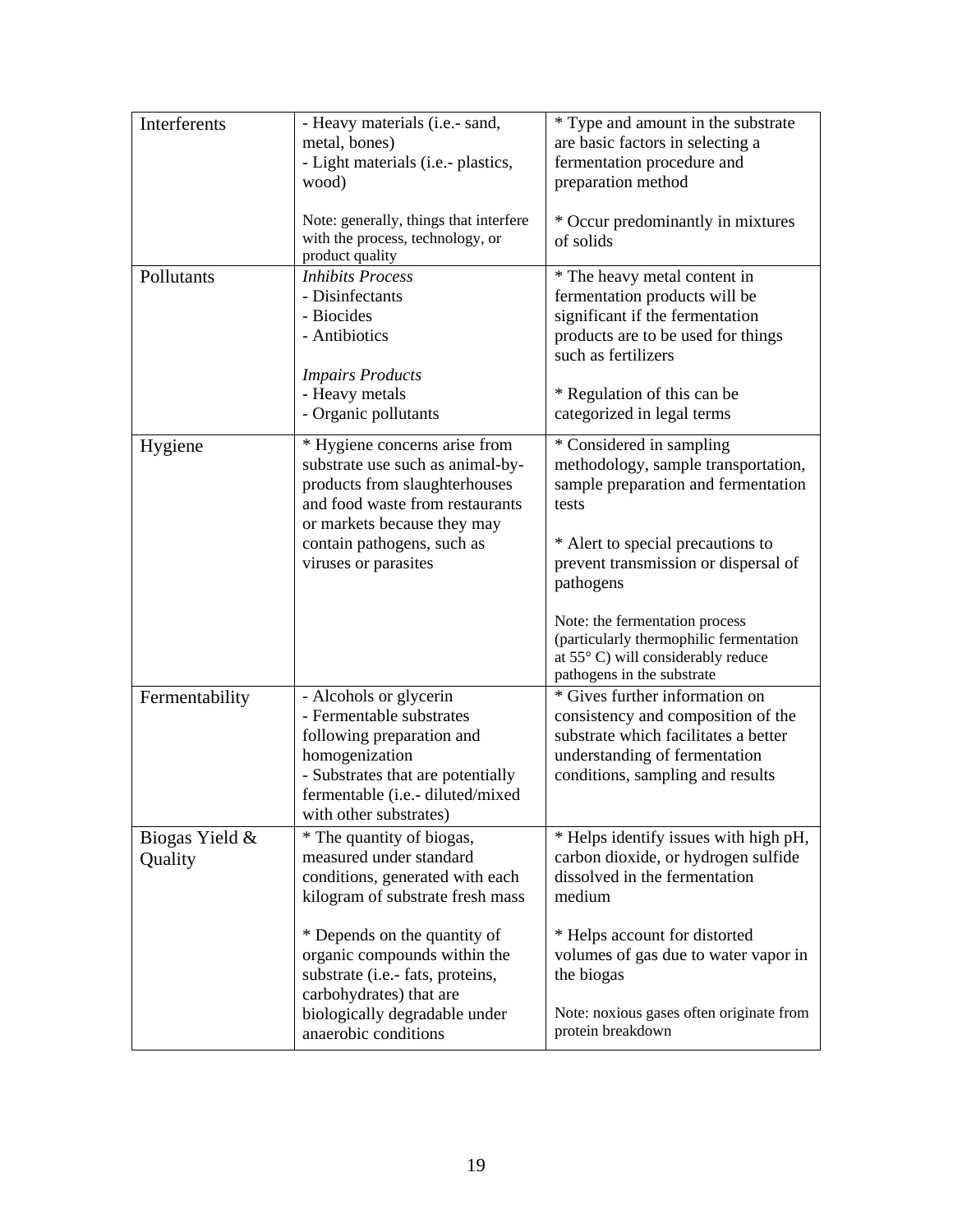| Legal<br>Classification | Basic legal considerations to:<br>- Waste/waste-water<br>- Farmyard manure<br>- Renewable raw materials                                                                                                                                                                               | * Waste is subject to waste<br>legislation which sets requirements<br>relating to the fermentation<br>technology, involved organizations,<br>and the monitoring of the quality of<br>products and their utilization.                                              |
|-------------------------|---------------------------------------------------------------------------------------------------------------------------------------------------------------------------------------------------------------------------------------------------------------------------------------|-------------------------------------------------------------------------------------------------------------------------------------------------------------------------------------------------------------------------------------------------------------------|
| Homogeneity             | Liquids<br>- Generally homogeneous due to<br>ease of uniform mixing<br>Solids<br>- Uniform material composition<br>- Homogenous grain size<br>distribution<br>- Near-absence of interferents<br>Note: Solids are typically not<br>homogenous and must thus be<br>prepared accordingly | * Perpetuates uniformity in sampling<br>and test conditions<br>* Gives insight into costs of<br>preparation procedures (i.e.- labor,<br>energy, and monetary)<br>Note: The process of homogenization of<br>samples is crucial in acquiring<br>representative data |

*Table 5.1, Criteria for substrate characterization (derived from the handbook on "Fermentation of organic materials, 2006)* 

## 5.2 Methodology

 The most important function of consistent methodology when conducting batch experiments is to ensure that homogeneity of samples in accordance with the stipulations of the handbook so results of fermentation tests can be considered representative. It is also said that the "objective of the fermentation tests…must be to carry out continuous investigations, to obtain reliable long-timebase data about the gas yield and the material composition of the gas, and to build up the most comprehensive picture possible regarding the degradation of the organic material, the course of fermentation, and any problems in the degradation process" (Verein Deutscher Ingenieure, 2006). Thus it is important to plan the experiment while answering questions regarding:

• Objective of and reason for research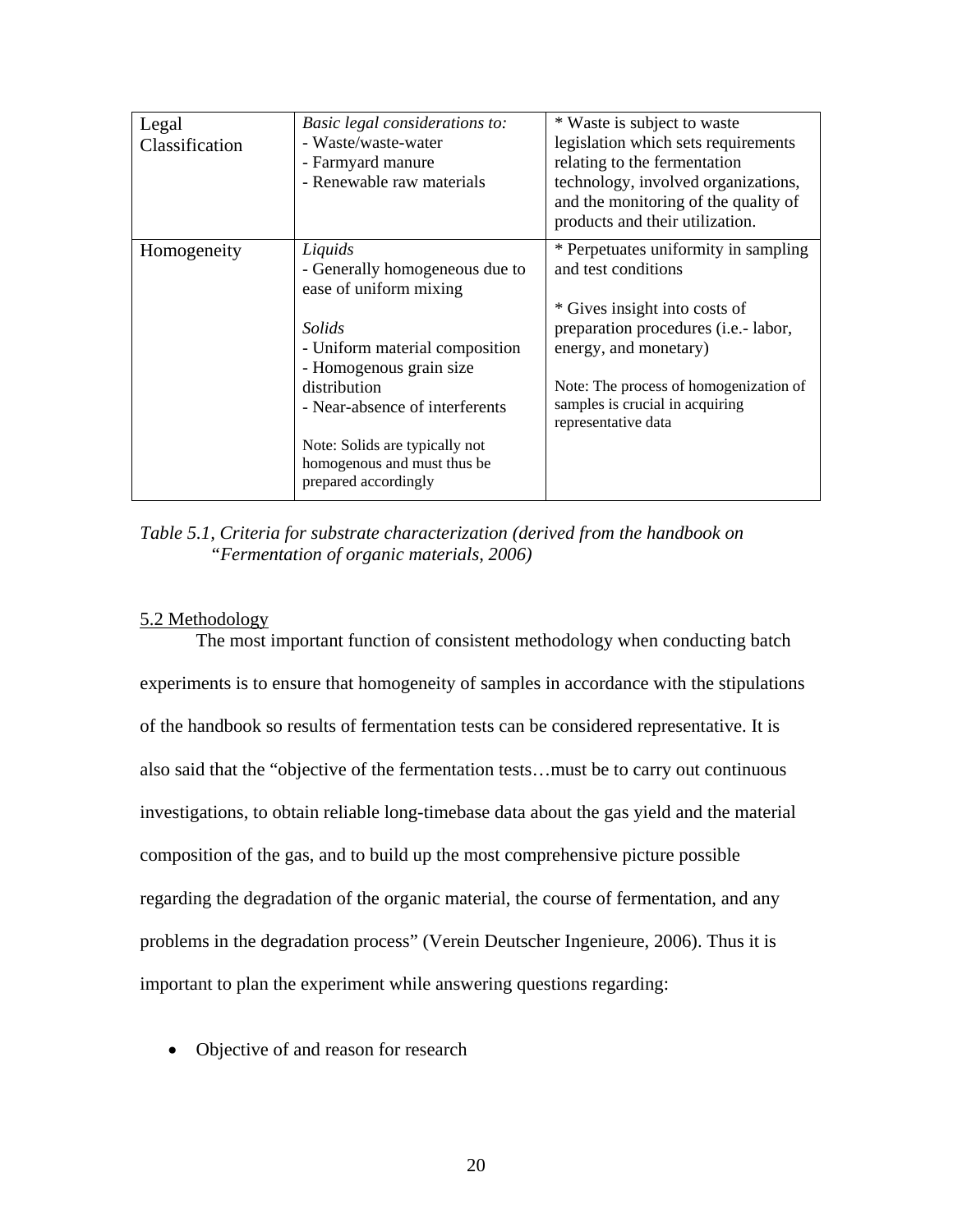- o Objective: to gain a working knowledge of the role of organic market waste/substrates on the potential gas yield in order to explore possibilities of substrate addition to local biogas plants to increase gas yield and to promote nutrient recycling (re-using market waste)
- Origin of the material
	- o Organic human waste will be taken from the septic tank at dorm B23 on the CTU campus
	- o Discarded organic market waste will be used from local market vendors
- Material spectrum expected
	- o Dry floating layer of solid waste will be taken from septic tank
	- o Liquid inocculum will be taken from septic tank
	- o Market waste will be a collection of cabbages and lettuce
- Fluctuations in the distribution of the stock of the material
	- o Aside from the inocculum, the distribution of the other organic materials will have to be taken into account during sample preparation to ensure homogeneity (market waste is a heterogeneous mixture and so too is the organic human waste)
- Parameters to be defined
	- o IMPORTANT: experiments will only be dealing with human waste
	- o Samples are taken from small biogas plant
- Occupational safety measures
	- o Take appropriate measures to ensure that health and safety risks are minimized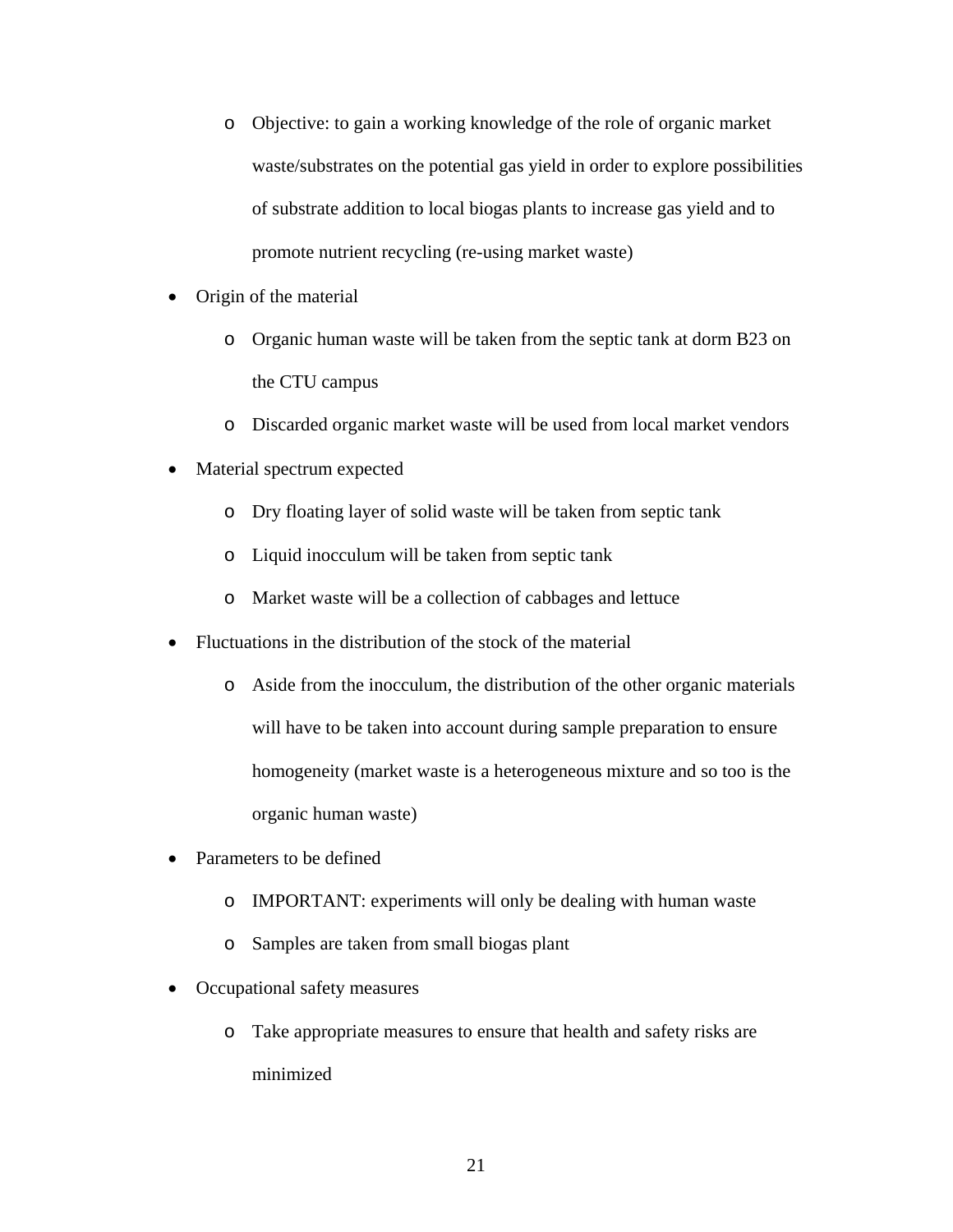## 5.2.1 Sampling

 Preliminary aspects of the sampling related to "scope" and "performance" are defined by the handbook for the "Fermentation of Organic Materials; Sampling, Collection of Data & Fermentation Tests" include:

- Examination of the consistency/homogeneity of the basic quantity
	- o Feces and market waste will need to be prepared in accordance with homogeneous standards.
	- o Mixing techniques and random sampling should be employed
- Determine the volume/the mass
	- o Organic dry matter content of inocculum, market waste and organic waste must be calculated prior to sampling
	- o Water must be removed from samples for 12 hours @ 55 deg.  $C\rightarrow$ measure cups before and after to calculate mass lost  $\rightarrow$  cooked again @ 550 deg. C to reduce material to ash (inorganic matter)  $\rightarrow$  calculate percentage mass lost and infer % of fresh sample that is actual organic matter (calculate organic dry matter content—oDM)
	- o Found that
		- oDM market waste: 20 grams  $=$  381.43 grams fresh matter
		- oDM human waste: 30 grams  $= 196.30$  grams fresh matter
		- *Note: calculations of these quantities is exhibited in Appendix A*
- Definition of basic quantity to be evaluated
	- o Replications 1-3: total 0 grams oDM/reactor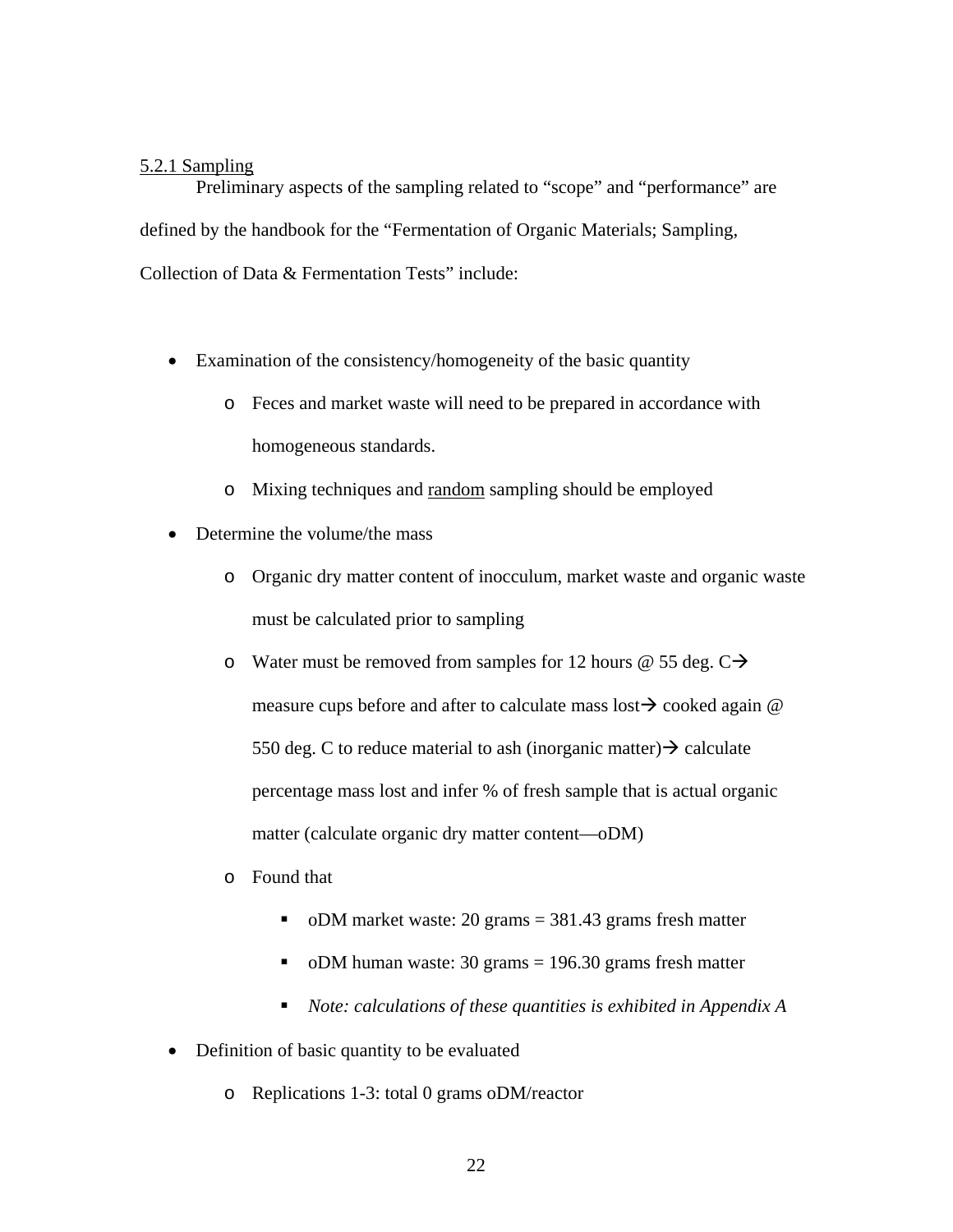- o Replications 4-6: total 50 grams oDM/reactor
- o Replications 7-9: total 40 grams oDM/reactor
- o Replications 10-12: total 30 grams oDM/reactor
- Definition of the number of samples & sub samples
	- o 12 total batch experiments
	- o 4 different experiments with 3 replications each
		- $\bullet$  (3) 2L Inocculum
		- $\bullet$  (3)2L Inocculum + 30 g oDM
		- (3)2L Inocculum + 30 g oDM + 10 g oDM (Market Waste)
		- $\bullet$  (3)2L Inocculum + 30 g oDM + 20 g oDM (Market Waste)
- Sampling procedure
	- o Septic tank was opened and material was extracted over a period of 20 minutes
	- o Protective gear was worn
- Sampling methods (i.e.- systematic, random)
	- o Measures were taken to help ensure random selection of material
- Sampling equipment
	- o Pump and manual tools
- Reduction to laboratory sample
	- o Completed at the rabbit farm with help from Trung
	- o Samples were weighed as accurately as possible on site and were sealed shut immediately after all appropriate substrates had been added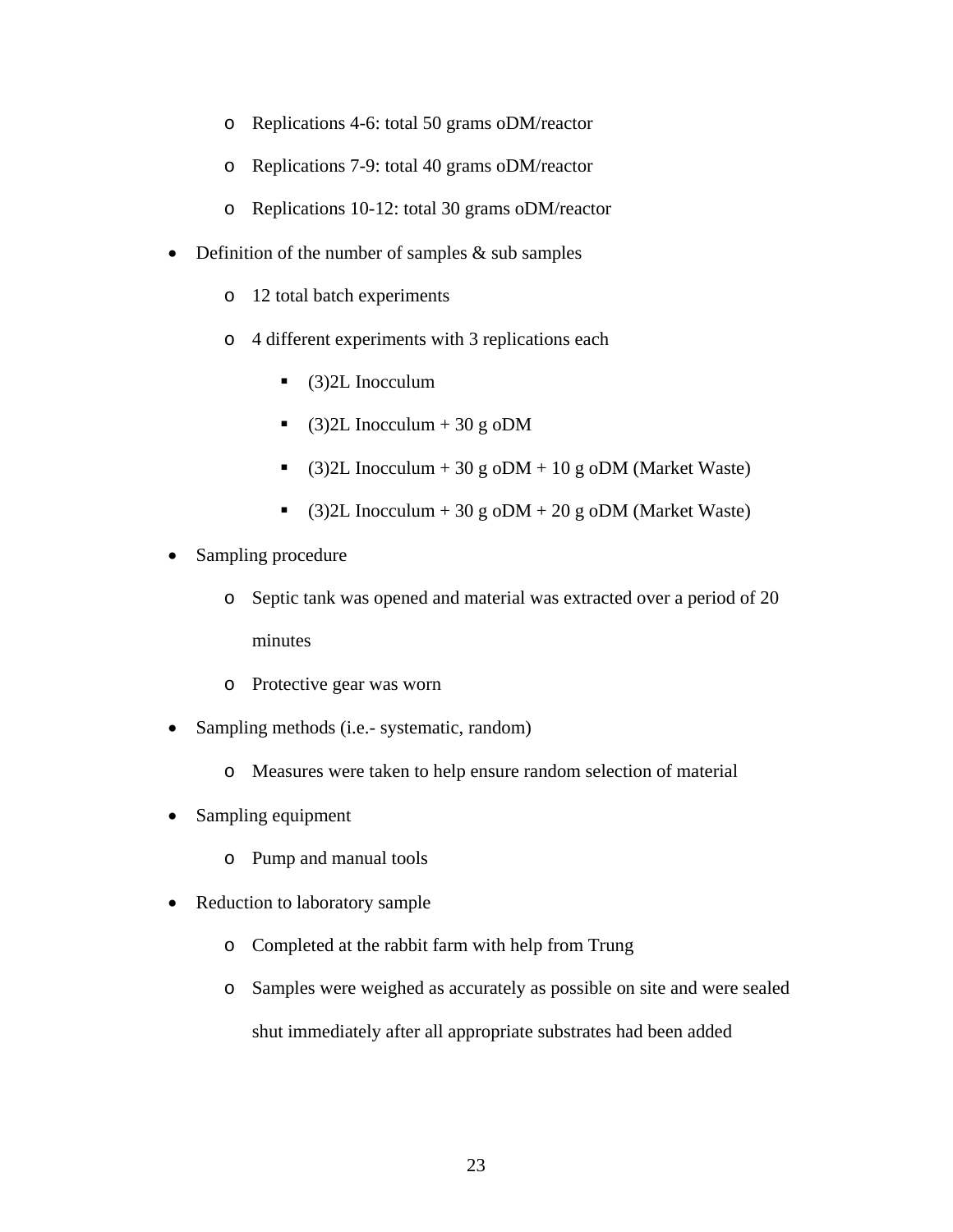- o Basic instrument with would not have contaminated or degraded the samples were used to transfer the material from vessel to vessel
- Conservation
	- o Samples to be kept in cool place, out of immediate sunlight
	- o Samples should be utilized as soon as possible after extraction to ensure that no degradation of material occurs over time
- Packing/transporting
	- o Carry to rabbit farm in clean, plastic containers to await batch experiment preparation

## *Other Considerations*

- Take necessary personal protective measures to minimalize health risks
- Use clean sampling equipment that is made from materials that will limit the external influence on the fermentation medium
- Make sure to label and document experiments properly: waterproof labels with type of sample, date and location of sampling and name of sampler
- In extracting liquids, it is necessary to mix it to ensure homogeneity
- Likewise, when sampling and preparing the batches it is important to ensure that the parameters to be investigated have a homogeneous distribution
- Samples should be properly preserved until commencement of fermentation testing

## 5.2.2 Batch Experiments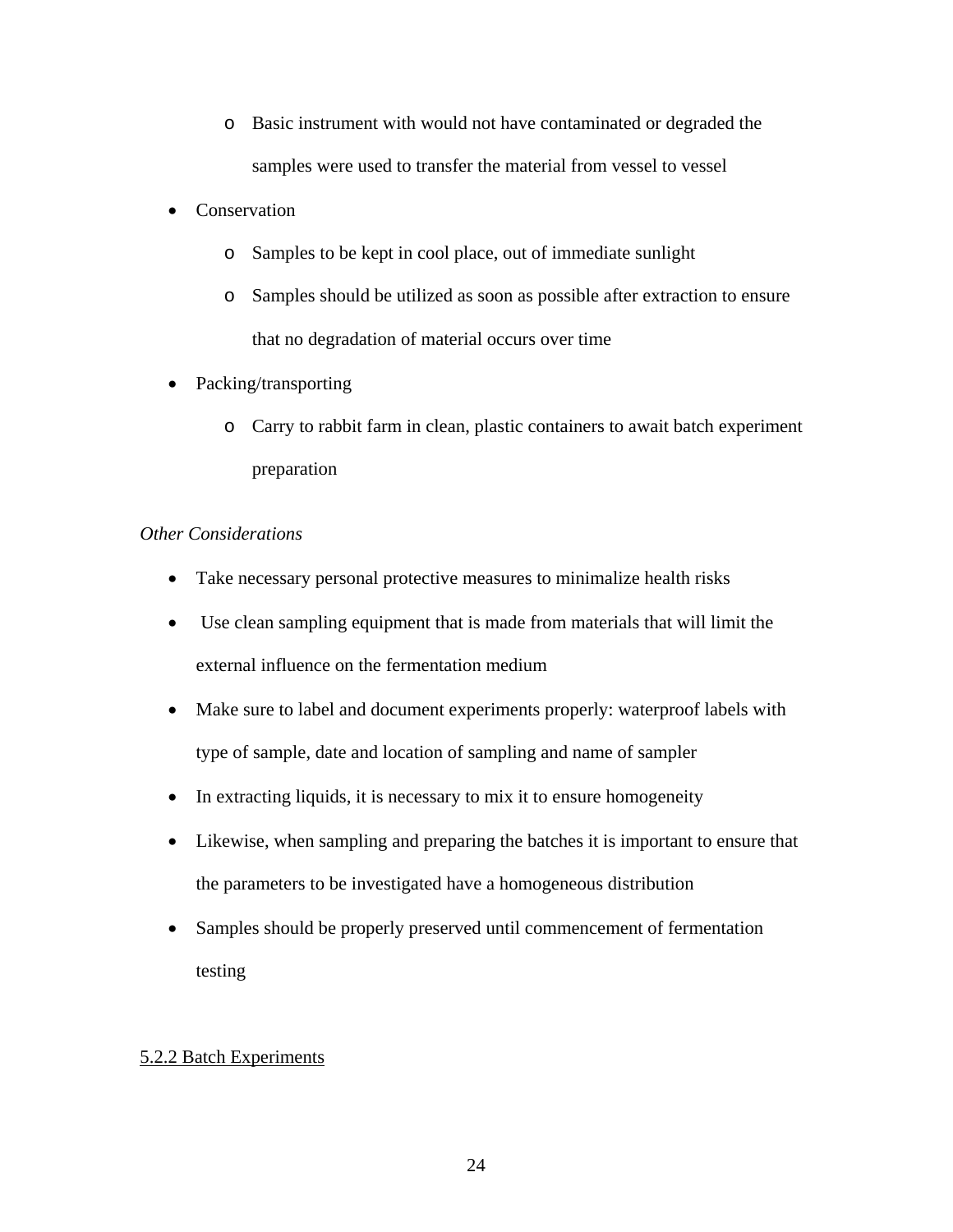

## *What do they provide information on?*

- Fundamental evaluation of the biogas yield and the anaerobic biological degradability of a material
- Qualitative appraisal of the speed of anaerobic degradation of the material
- Qualitative evaluation of the inhibitory effect of the material in the specific range of concentrations

## *Setup*

- 12 air tight reactors will be labeled accordingly
- 12 empty biogas bags will be prepared to be attached after material has been added
- Fresh substrates will be weighed by scale, onsite, to ensure that the correct amount of organic dry matter will be present in each experiment

o oDM market waste: 10grams = 190.71 grams fresh matter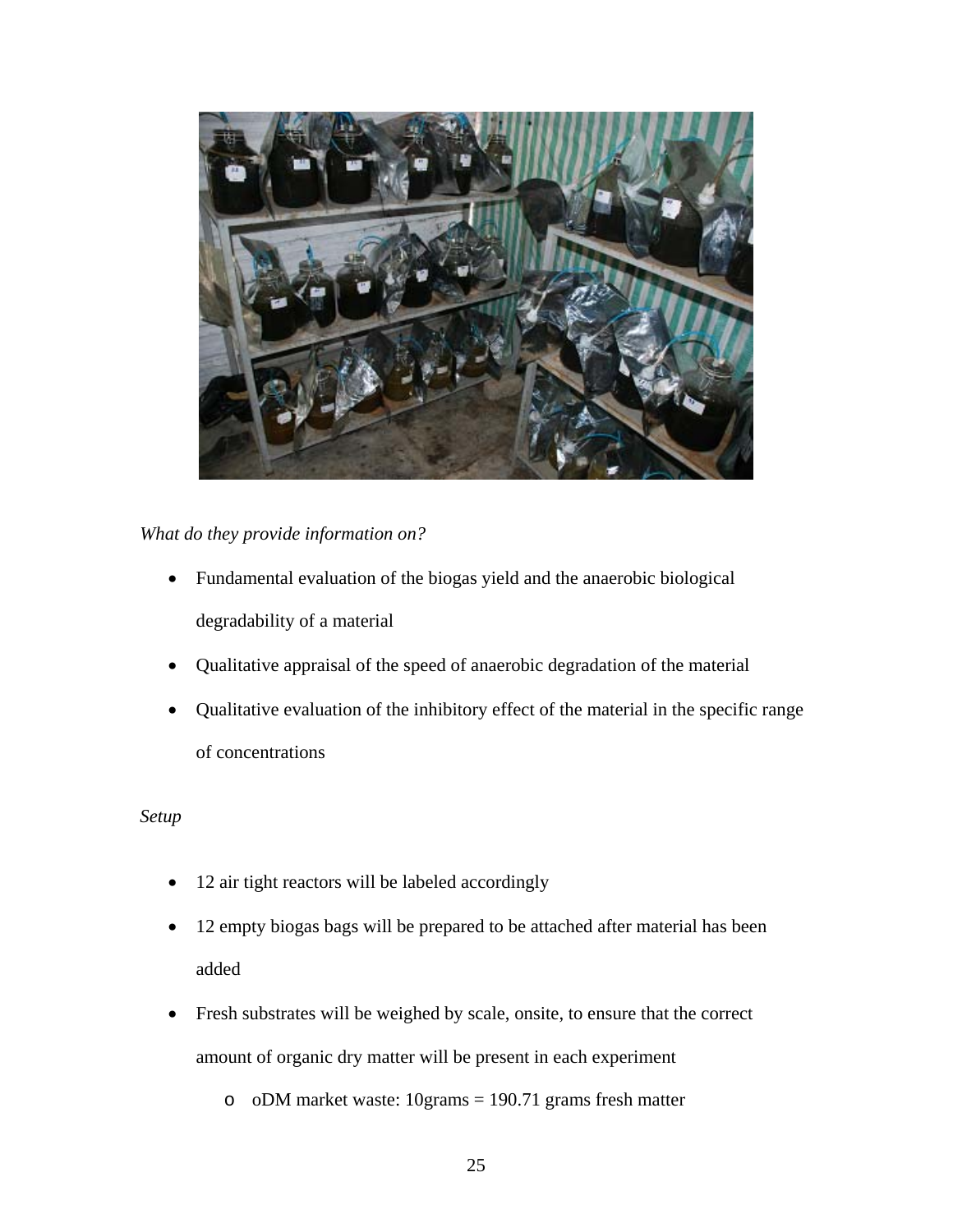o oDM market waste: 20 grams  $= 381.43$  grams fresh matter

o oDM human waste:  $30 \text{ grams} = 196.30 \text{ grams}$  fresh matter

- Reactors will we shaken to facilitate the digestion process and to dissolve suspended gases in the mixture and then they will be left at the rabbit farm, in an enclose room, without any temperature regulation to be monitored daily
- Mixing is done once a day to encourage "degassing of the biogas which forms and to prevent the formation of dry and inactive layers of flotate" (Verein Deutscher Ingenieure, 2006).

## *Collection of Data*

- Data will not necessarily be collected everyday
- Bags that are full enough for measurement  $(>1L)$  must be removed and replaced with new, empty bags ASAP to limit the amount of oxygen that diffuses into the reactor and the amount of methane that will diffuse out of it.
- Bags will be measured in the  $4<sup>th</sup>$  floor lab at the School of Technology between the hours of 9am-12pm to ensure that results are collected at standard intervals
- Since the volume of gas varies with changes in humidity and pressure, the gas has to first be cooled before measurement to remove water vapor
- Machine that measures composition must be calibrated before each use and requires at least 1L of gas to accurately calculate composition
- CH4 (methane), CO2 (carbon dioxide), H2S (hydrogen sulfide), and O2 (oxygen) levels were the gases measured. All of these were in % composition with the exception of H2S which is measured in parts per million.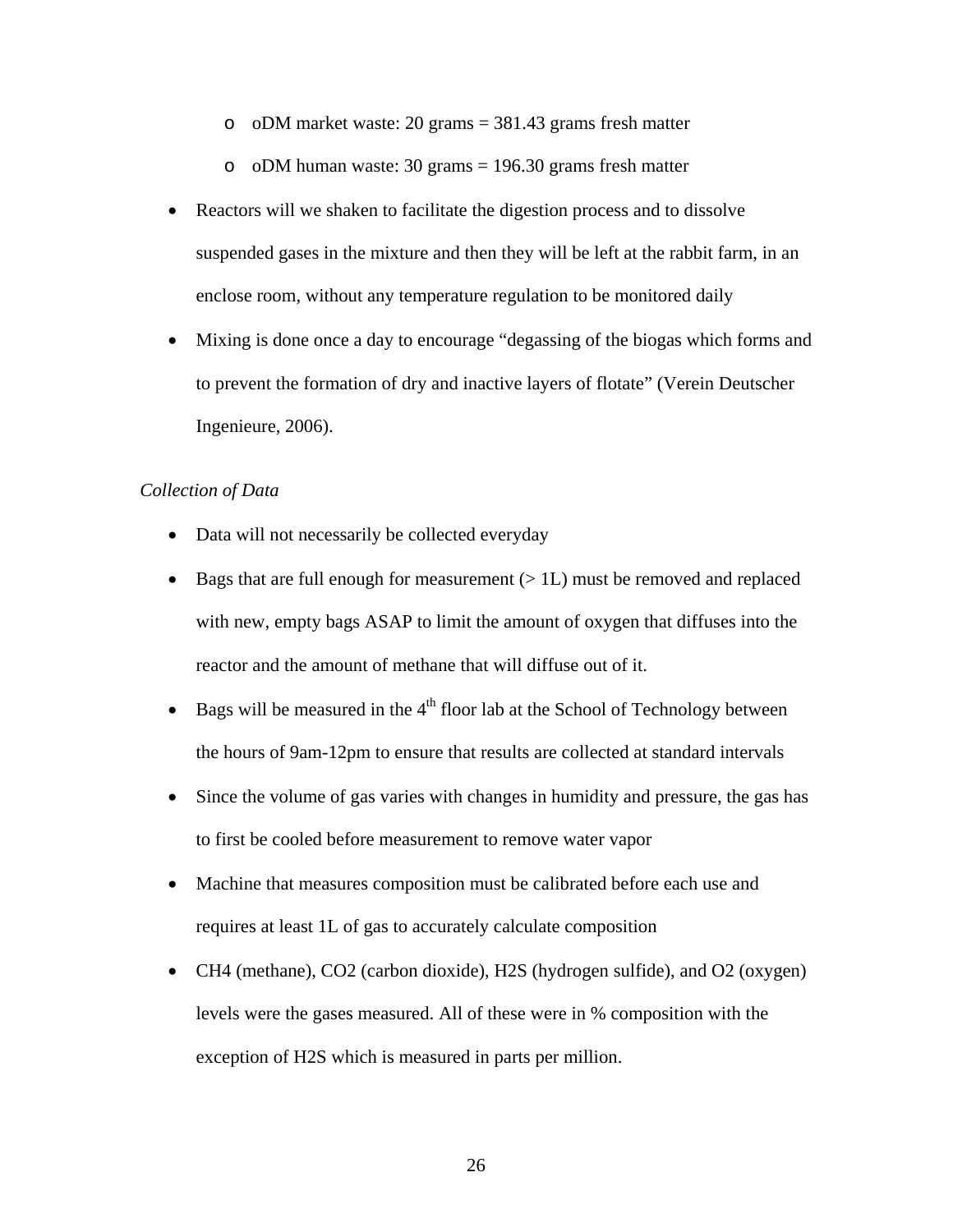- Pressure is also recorded before each session in order to later convert the measurements to STP (Standard Temperature and Pressure)
- Bags of each replication will be measured together to ensure similar conditions at time of measurement
- Result will be recorded on spreadsheet
- Results will then be entered into excel spreadsheet to calculate quantity of gas, rate of production, and to compile a graphical representation of biogas production cycle
- At the end of the experiment, bags will all be measured and final data will be entered into the computer to be assessed and discussed
- Note: in the case of this experiment, sufficient time to complete the anaerobic digestion process was not available. Ongoing measurements are being conducted by qualified CTU staff.
- The below picture illustrates the red cooling tank (far left), the gas composition reader (middle), and the devise which measures volume (far right).

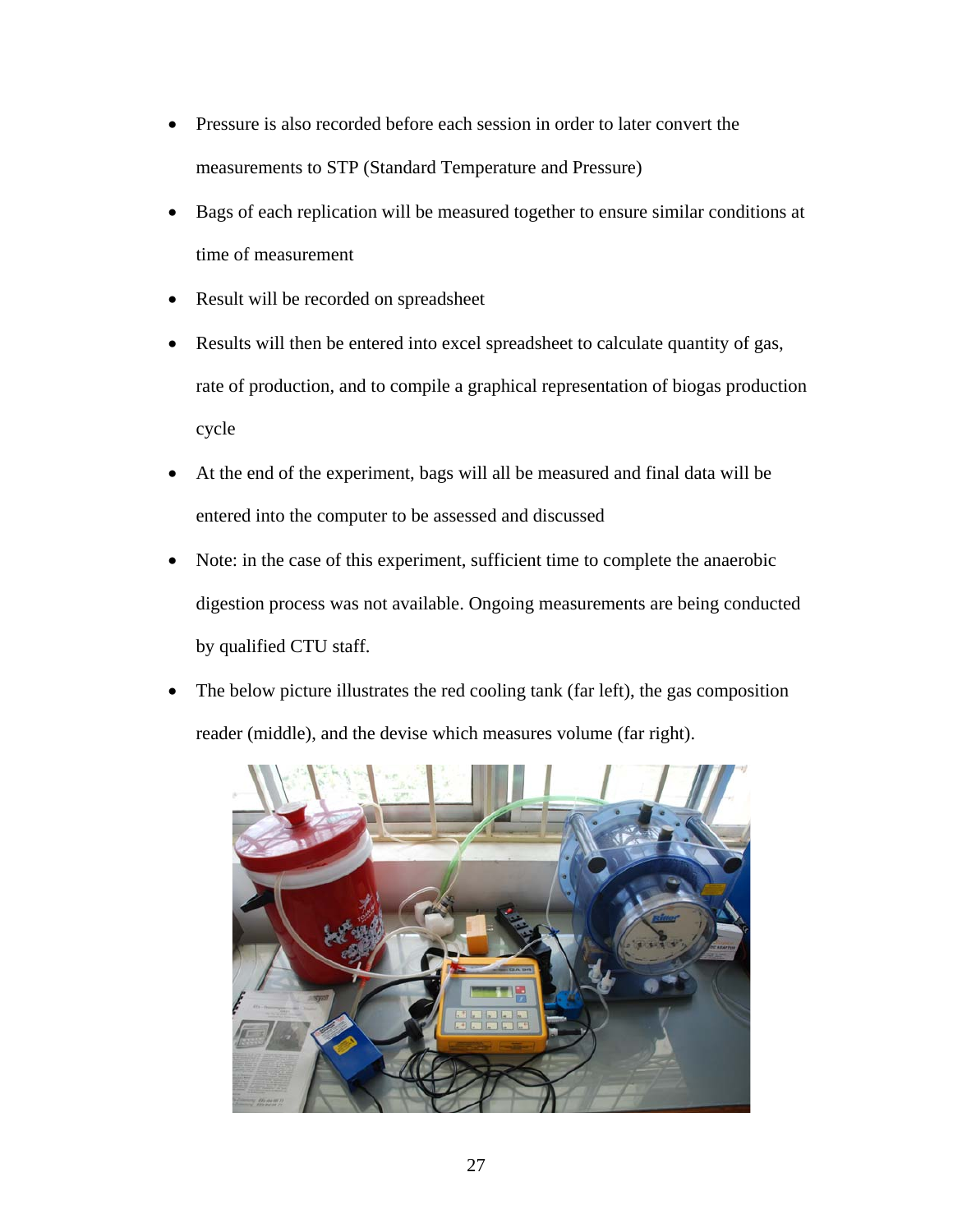## *Measurement station, School of Technology, Cantho University*

## 5.3 Results

 The data collected over the first 18 days of the experiment exhibit trends that give some insight into the role of substrates in biogas formation potential. The results of gas quality and quantity of batches 4-12 are illustrated in figures 5.31-5.33. Batch numbers 1- 3 containing the inocculum, were used more as a control than as an actual gas monitoring experiment. The fermenters produced an insignificantly small amount of gas, if any, and there is thus no graph illustrating quantity or composition of them.



*Fig. 5.31, Batches 4-6: 2L inocculum + 30g oDM (waste) + 20g oDM (market waste)*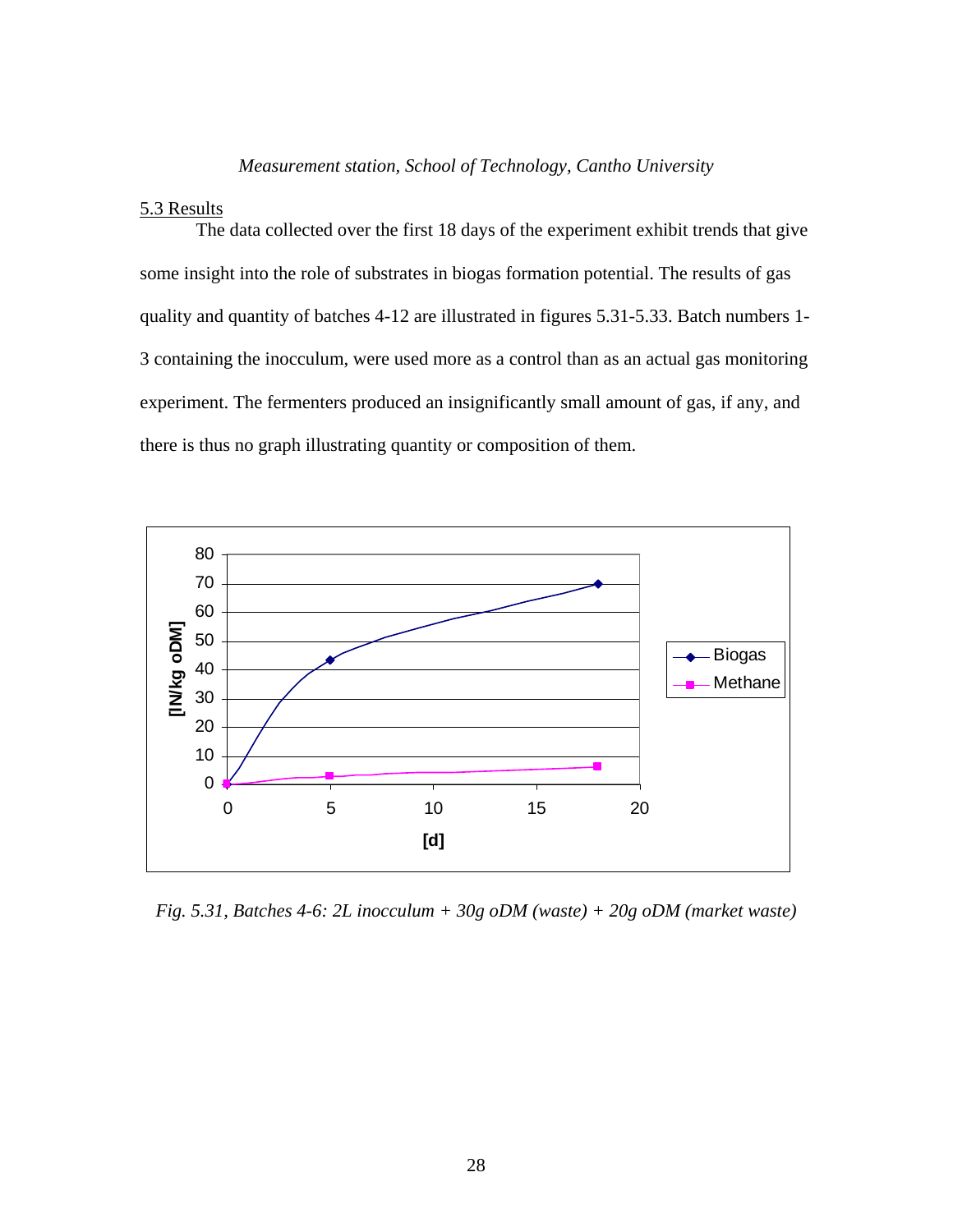

*Fig. 5.32, Batches 7-9: 2L inocculum + 30g oDM (waste) + 10g oDM (market waste)* 



*Figure 5.33, Batches 9-12: 2L inocculum + 30g oDM (waste)* 

## 5.4 Discussion

It is important to note that due to time constraints, the experiment was not completed in its entirety. As the batch experiments were setup on Saturday, May 5<sup>th</sup> and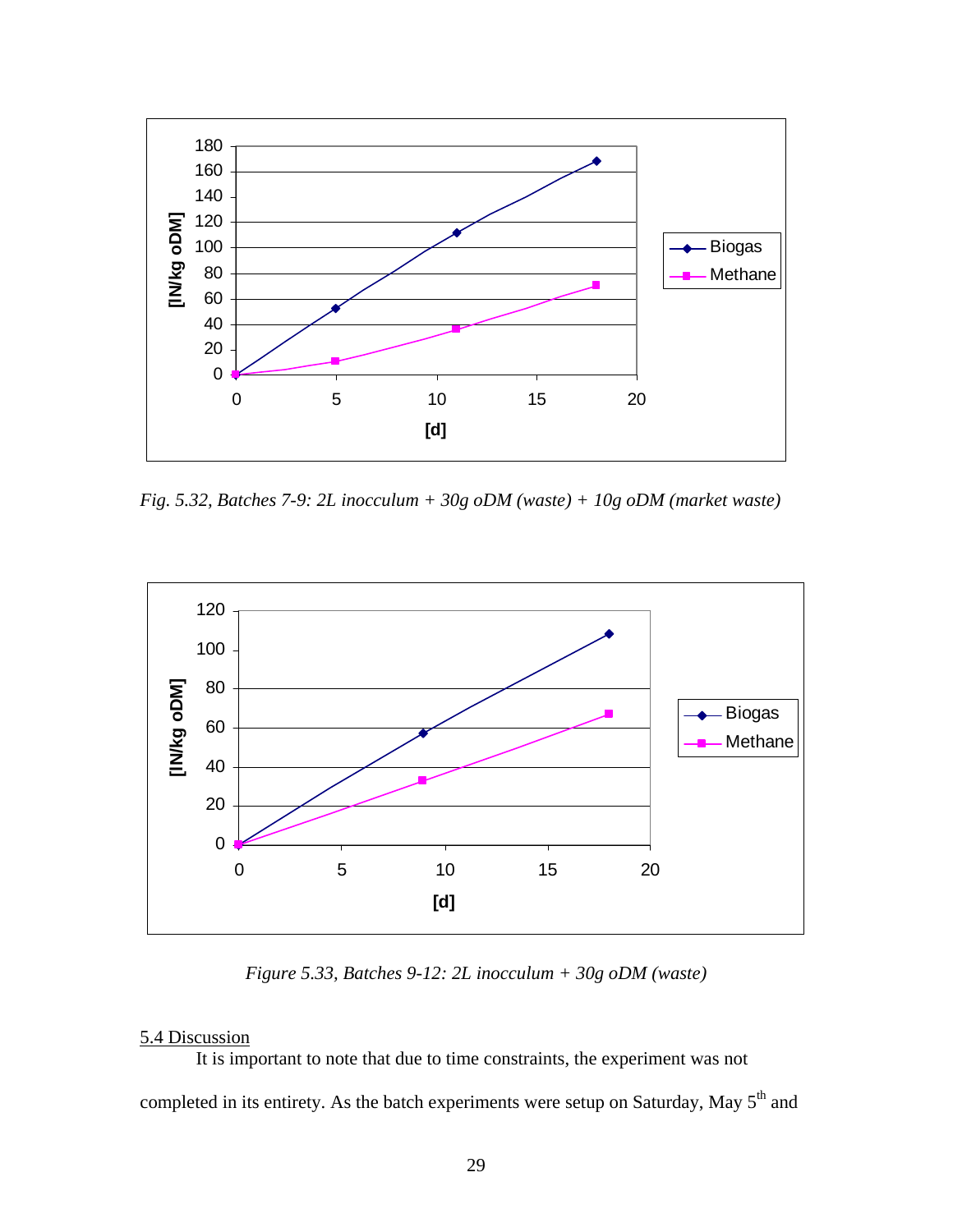the process of anaerobic digestion takes roughly 30 days to complete, the final results of gas quantity, gas quality and the pH of the reactors could not be determined for the purposes of this paper.

 Although the test is not yet fully complete, some basic observations can be discussed in terms of the quality and quantity of gas produced thus far. In short, the expectations prior to the experiment was that an increase in organic dry matter, whether it be market waste or human waste, would increase the biogas yield for a replication. Typically, the higher the amount of organic material within a digester means that there is more "food" for anaerobic bacteria and thus, under the right environmental conditions, can produce more gas than they would otherwise.

 So what went wrong then? It seems that when considering the circumstances, something went awry in the environmental conditions of the reactor that led to, in the case of the 20 gram oDM market waste replications, a drastically low level of methane production and an increase level of carbon dioxide production. Although the pH of the reactor could not be measure and titration tests could not be conducted at the close of my stay, certain trends point to possible problems with pH level and/or some incongruity or in-homogeneity of the original samples.

 As all of the batches were stored in the same place, they were all subject to the same external environments (mainly temperature) and they were not exposed to any light or internal exposure to inhibitors. It is possible that the higher load of organic waste caused the fermentating and acetogenic bacteria to produce a great amount of acetate and other fatty acids too quickly and that the process could not be sustained because the methanogenic bacteria, who require the greatest amount of time to synthesize acetate for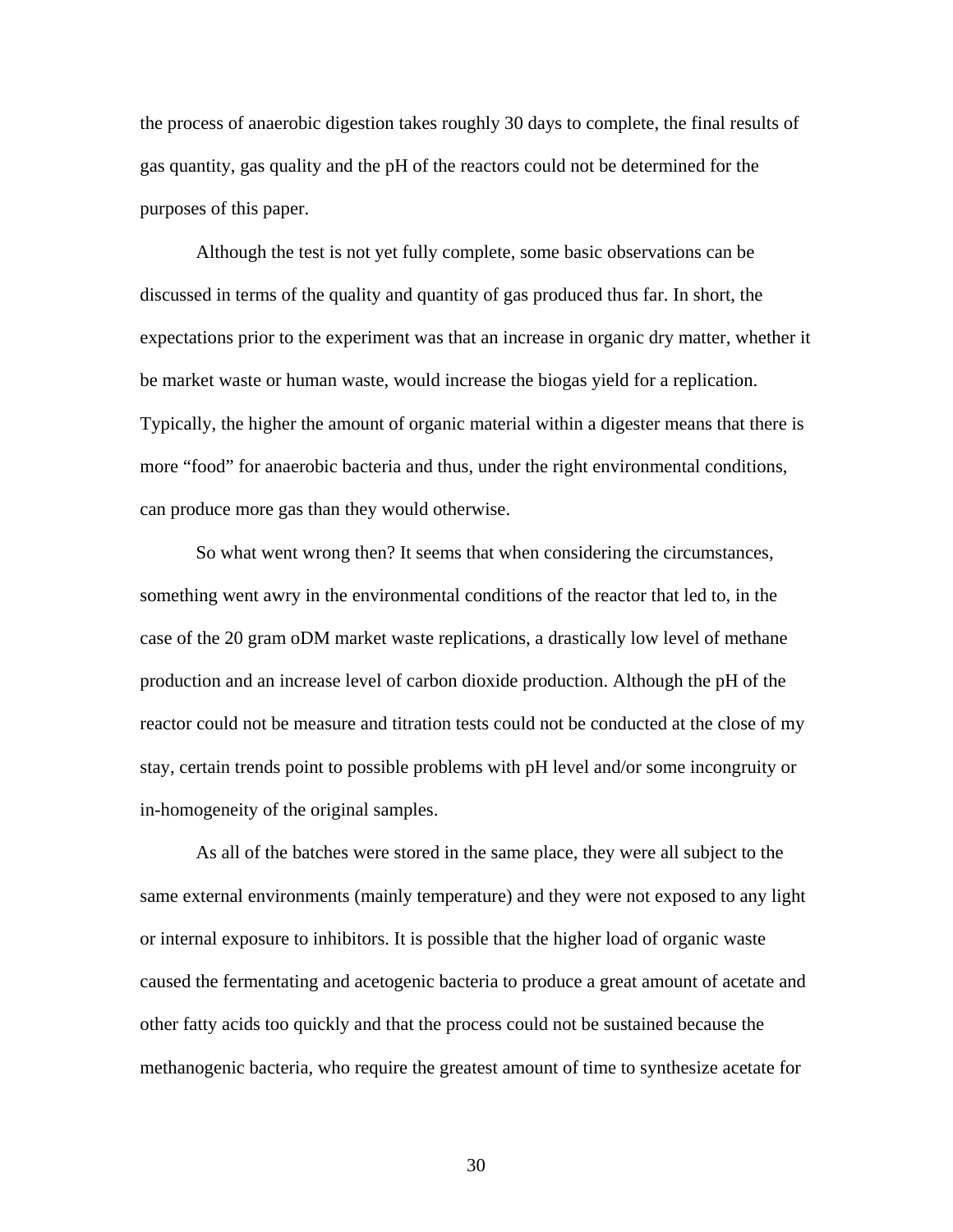their metabolism, couldn't use it as fast as it was being created. This increase in pH would account for the high amount of carbon dioxide present in the 20 gram samples, however there is really no way of knowing, as the pH could not have been measured prior to this report.

 Other explanations may involve the opposite explanation; that there was too much ammonia being produced by the first 3 metabolic groups and there was thus a very high pH in the reactor. This would also be antagonistic to methanogenic growth/digestion as they are the most sensitive of the bacteria's to environmental changes. Since it was human waste that was being utilized, this may seem to be more likely than a buildup in acetate or strong acids because human waste is typically very high in nitrogen. Nitrogen present in the digester serves 2 important functions: 1) it facilitates the synthesis of amino acids, nucleic acids and proteins, and 2) it is converted to *ammonia* which, as a strong base, is important in keeping the pH of the reactor above a nominal 6.8 for methanogenic bacteria (Marchaim, 1992).

 In light of the fact that human waste is much higher in nitrogen than cattle or pig dung, this excess buildup of nitrogen may be the main source of the problem in these digesters. What may also play a role is the fact that the fermentation of animal waste, such as cow manure, is much faster acting due to an already high presence of bacteria in the dung (ruminant); maybe adding any excess organic waste to human waste is more difficult to sustain due to the lack of initial presence of bacterial colonies. Whatever the reason for the low levels of methane in the 20 gram oDM sample, it is unclear whether or not these problems were caused by pH, temperature, or the presence of pollutants or inhibitors due to the inability to test for such things at the current time.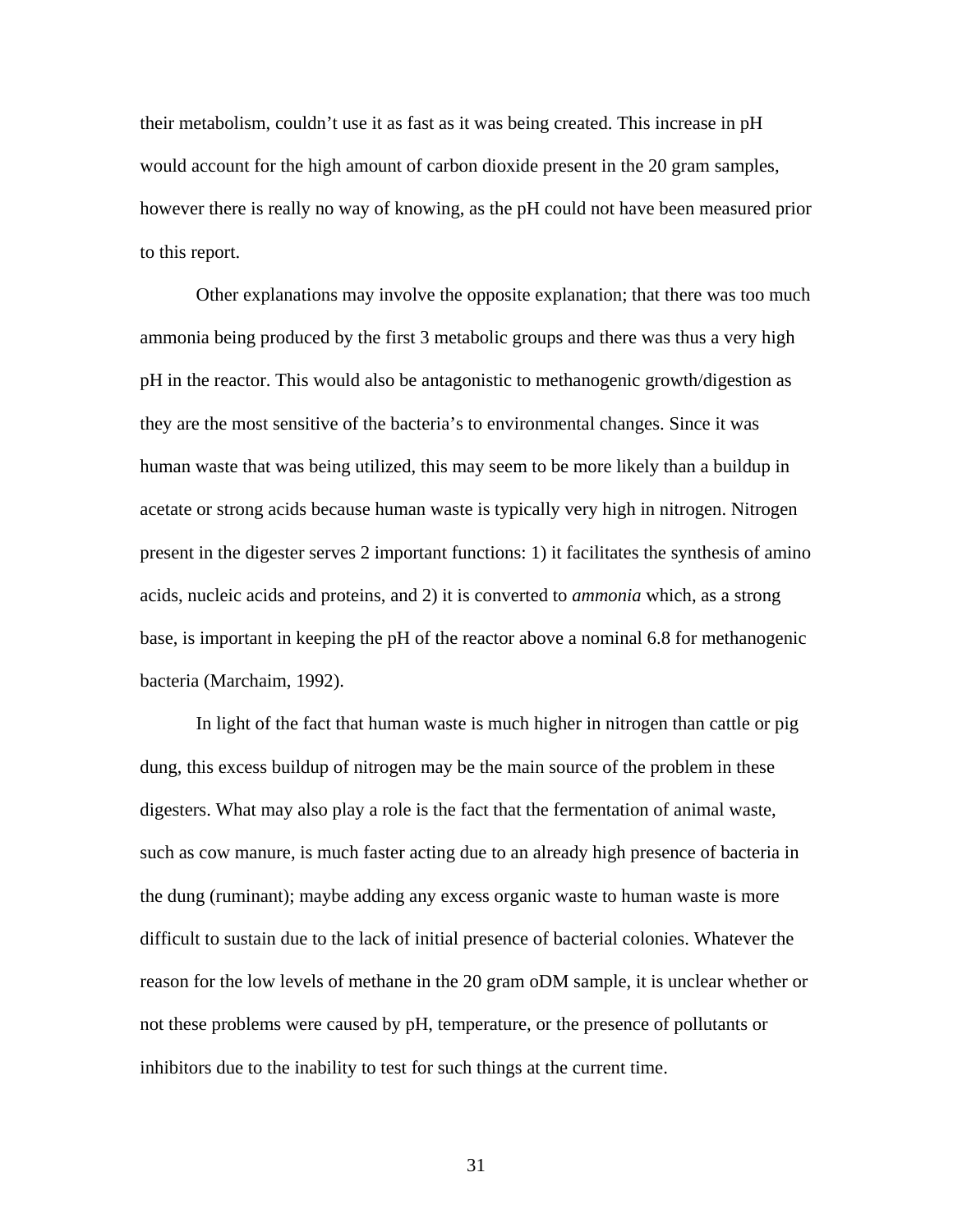As for the 10 grams oDM market waste replications and the inocculum  $+30$ grams oDM (human waste), it would also be improper to draw any serious conclusions about the processes either, as they both behaved similarly despite the varying total oDM content and composition.

#### **6. Conclusion**

The remainder of this project will be seen through by qualified CTU students conducting similar research. The bags will continue to be monitored for both quantity and quality over the next couple of weeks to be evaluated at a future point in time. Such experiments are critical and effective in helping to better understand the biotechnological process of the biogas formation cycle and are thus important avenues of research in a place such as Vietnam, where the vast majority of the population lead agrarian lifestyles and who are developing an increasing demand for modern amenities and the basic right to clean water resources and a sustainable future. The application of these technologies depends on such studies to provide a clearer view of what it will take to develop these technologies for the benefit of the Vietnamese people and also to help shed more light on the plethora of benefits it provides on economic, social and environmental levels.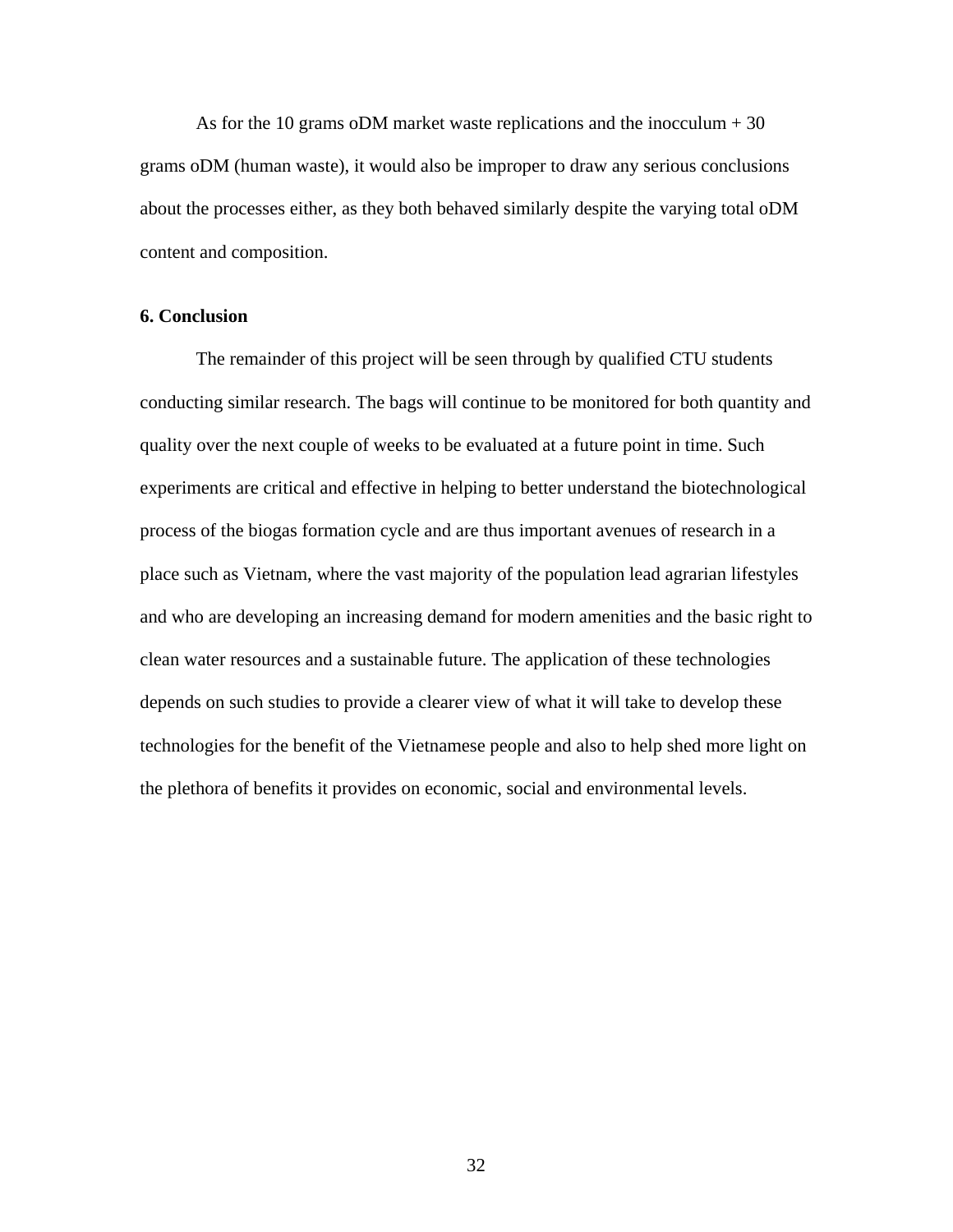## **References**

Bac Hai (2006). Environmental Field Studies Seminar. My Kahn Village, Vietnam.

Bryant, M.P., Wolin, E.A Wolin, M.J and Wolfe R.S (1967) Arch.

DEWATS (2007) Decentralized Wastewater Treatment Seminar, School of Technology, Cantho University, Vietnam.

GTZ-Deutsche Gesselschaft fuer Technische Zusammenarbeit (1996). Proceedings of the Regional Seminar of South-East Asia on "Anaerobic Technology for Wate and Wastewater Management and its Economic, Social, and Ecological Impacts", Ho Chi Minh City, Vietnam.

Heifer Inernational (2007) Environmental Field Studies Seminar. Cantho, Vietnam.

Imhoff, K. (1938) In: (L. Pearse, ed.) Modern Sewage Disposal, Lancaster Press, Lancaster, Penn., p. 47.

Man, T.D., Hien, L.T. (2006) "Biomass Potentiality, Utilization and Status Development of Bio-fuel in Vietnam". Institute of Biotechnology, Vietnamese Academy of Science and Technology, Vietnam.

Marchaim, U., and Criden, J. (1981) In: (D. L. Wise, ed.) Fuel gas production from biomass, Vol. 1, CRS press, Boca Raton, FL., pp. 95-120.

Marchaim, U. (1983) Acetic to propionic acid ration as a control device for anaerobic digestion processes. A report to Battelle, Columbus, OH.

Marchaim, Uri. (1992) Biogas processes for sustainable development. MIGAL Galilee Technological Centre, Kiryat Shmona, Israel.

Nguyen, N.S, Nguyen V.T, Do, N.Q, Lam, M.T, Do Hong, L.C. (1996) Application of anaerobic process for waste treatement, Environmental protection in Vietnam. Ho Chi Minh City, Vietnam.

Speece, R.E. and McCarty, P.L. (1964) Advances in Water Poll. Res. 2, Pergamon Press, London, p. 305.

Verein Deutscher Ingenieure (VDI) (2006). Fermentation of organic materials: Characterization of substrate, sampling, collection of material data, fermentation tests. VDI- Handbuch Energietecknik.